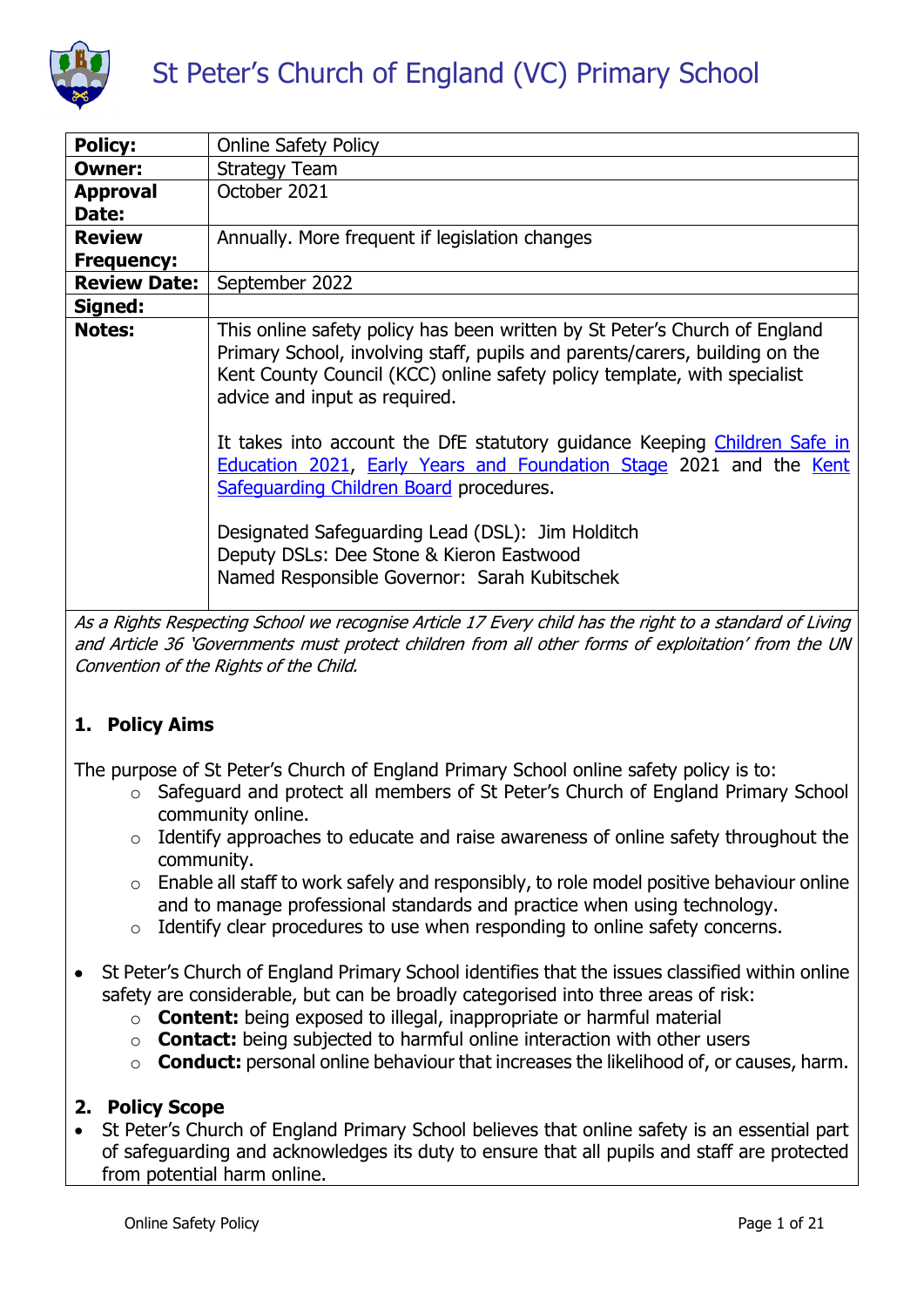



- St Peter's Church of England Primary School identifies that the internet and associated devices, such as computers, tablets, mobile phones and games consoles, are an important part of everyday life.
- St Peter's Church of England Primary School believes that pupils should be empowered to build resilience and to develop strategies to manage and respond to risk online.
- This policy applies to all staff including the governing body, teachers, support staff, external contractors, visitors, volunteers and other individuals who work for, or provide services on behalf of the school (collectively referred to as 'staff' in this policy) as well as pupils and parents/carers.
- This policy applies to all access to the internet and use of technology, including personal devices, or where pupils, staff or other individuals have been provided with school issued devices for use off-site, such as a work laptops, tablets or mobile phones.

## **2.2 Links with other policies and practices**

- This policy links with a number of other policies, practices and action plans including:
	- o Anti-bullying policy
	- o Acceptable Use Policy (AUP) and the Code of Conduct
	- $\circ$  Behaviour and discipline policy
	- $\circ$  Child protection policy
	- $\circ$  Confidentiality policy
	- o Curriculum policies, such as: Computing, Personal Social and Health Education (PSHE), Citizenship and Relationships Education
	- $\circ$  Image use policy
	- o GDPR

## **3. Monitoring and Review**

- St Peter's Church of England Primary School will review this policy at least annually
	- $\circ$  The policy will also be revised following any national or local policy requirements, any child protection concerns or any changes to the technical infrastructure
- We will ensure that we regularly monitor internet use and evaluate online safety mechanisms to ensure that this policy is consistently applied.
- To ensure they have oversight of online safety, the headteacher will be informed of online safety concerns, as appropriate.
- The named Governor for safeguarding will report on a regular basis to the governing body on online safety incidents, including outcomes.
- Any issues identified will be incorporated into the school's action planning.

## **4. Roles and Responsibilities**

- The school has appointed Jim Holditch as Designated Safeguarding Lead to be the online safety lead.
- St Peter's Church of England Primary School recognises that all members of the community have important roles and responsibilities to play with regards to online safety.

## **4.1 The leadership and management team will:**

 Ensure that online safety is viewed as a safeguarding issue and that practice is in line with national and local recommendations and requirements.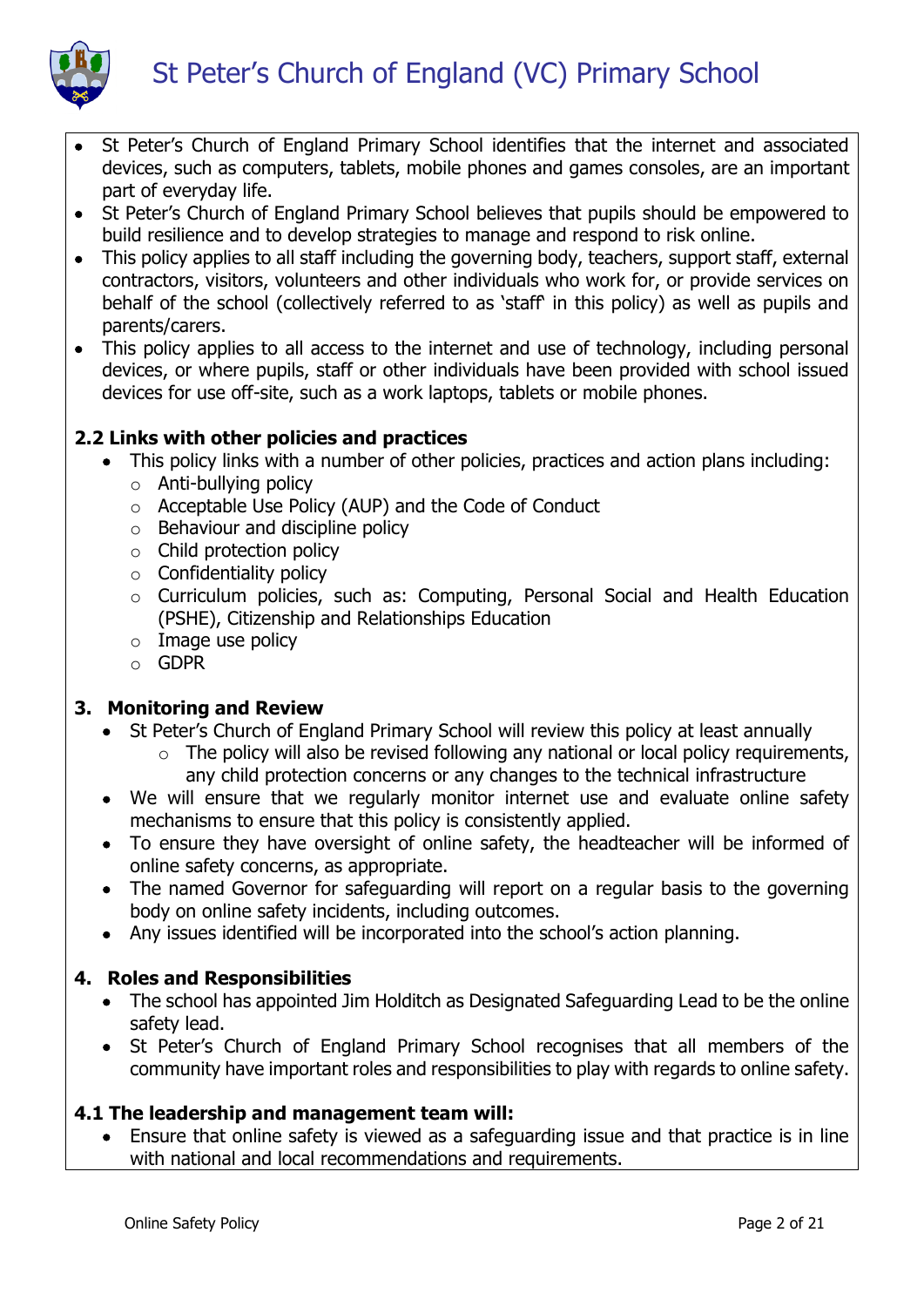

- Ensure there are appropriate and up-to-date policies regarding online safety; including a Code of conduct and/or an AUP, which covers acceptable use of technology.
- Ensure that suitable and appropriate filtering and monitoring systems are in place.
- Work with technical staff to monitor the safety and security of school systems and networks.
- Ensure that online safety is embedded within a progressive whole school curriculum, which enables all pupils to develop an age-appropriate understanding of online safety.
- Support the Designated Safeguarding Lead by ensuring they have sufficient time and resources to fulfil their online safety responsibilities.
- Ensure there are robust reporting channels for the school community to access regarding online safety concerns, including internal, local and national support.
- Ensure that appropriate risk assessments are undertaken regarding the safe use of technology. Audit and evaluate online safety practice to identify strengths and areas for improvement.

# **4.2 The Designated Safeguarding Lead (DSL) will:**

- Act as a named point of contact on all online safeguarding issues and liaise with other members of staff or other agencies, as appropriate.
- Keep up-to-date with current research, legislation and trends regarding online safety and communicate this with the school community, as appropriate.
- Ensure all members of staff receive regular, up-to-date and appropriate online safety training.
- Work with staff to coordinate participation in local and national events to promote positive online behaviour, such as Safer Internet Day.
- Maintain records of online safety concerns, as well as actions taken, as part of the schools safeguarding recording mechanisms.
- Monitor online safety incidents to identify gaps and trends, and use this data to update the education response, policies and procedures.
- Report online safety concerns, as appropriate, to the management team and Governing Body.
- Work with the leadership team to review and update online safety policies on a regular basis (at least annually) with stakeholder input.

# **4.3 It is the responsibility of all members of staff to:**

- Contribute to the development of online safety policies.
- Read and adhere to the online safety policy and AUPs.
- Take responsibility for the security of school systems and the data they use, or have access to.
- Model good practice when using technology and maintain a professional level of conduct in their personal use of technology, both on and off site.
- Ensure the teaching of online safety.
- Have an awareness of a range of online safety issues and how they may be experienced by the children in their care.
- Identify online safety concerns and take appropriate action by following the school's safeguarding policies and procedures.
- Know when and how to escalate online safety issues, including signposting to appropriate support, internally and externally.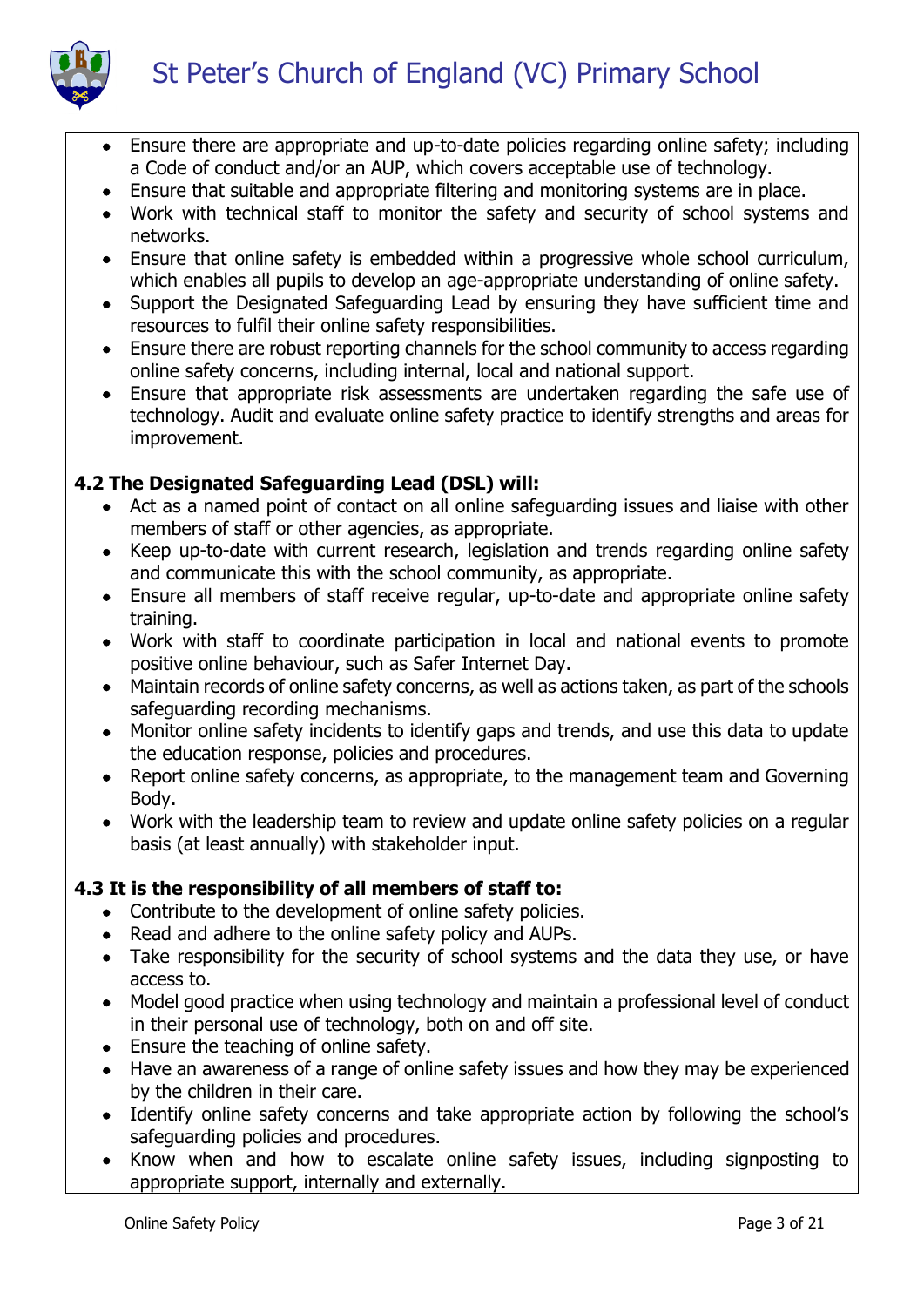

Take personal responsibility for professional development in this area.

## **4.4 It is the responsibility of staff managing the technical environment to:**

- Provide technical support and perspective to the DSL and leadership team, especially in the development and implementation of appropriate online safety policies and procedures.
- Implement appropriate security measures *(including password policies and encryption)* to ensure that the school's IT infrastructure/system is secure and not open to misuse or malicious attack, whilst allowing learning opportunities to be maximised.
- Ensure that the schools filtering policy is applied and updated on a regular basis; responsibility for its implementation is shared with the leadership team.
- Report any filtering breaches to the DSL and leadership team, as well as, the school's Internet Service Provider or other services, as appropriate.
- Ensure that any safeguarding concerns, identified through monitoring or filtering breaches are reported to the DSL, in accordance with the school's safeguarding procedures.

## **4.5 It is the responsibility of pupils (at a level that is appropriate to their individual age, ability and vulnerabilities) to:**

- Engage in age appropriate online safety education opportunities.
- Contribute to the development of online safety policies.
- Read and adhere to the school AUPs.
- Respect the feelings and rights of others both on and offline.
- Take responsibility for keeping themselves and others safe online.
- Seek help from a trusted adult, if there is a concern online, and support others that may be experiencing online safety issues.

# **4.6 It is the responsibility of parents and carers to:**

- Support the school in their online safety approaches by discussing online safety issues with their children and reinforce appropriate, safe online behaviours at home.
- Role model safe and appropriate use of technology and social media.
- Abide by the school's home-school agreement and/or AUPs. Identify changes in behaviour that could indicate that their child is at risk of harm online.
- Seek help and support from the school, or other appropriate agencies, if they or their child encounter risk or concerns online.
- Use school systems, such as learning platforms, and other network resources, safely and appropriately.
- Take responsibility for their own awareness in relation to the risks and opportunities posed by new and emerging technologies.

# **5. Education and Engagement Approaches**

# **5.1 Education and engagement with pupils**

- The school will establish and embed a progressive online safety curriculum throughout the whole school, to raise awareness and promote safe and responsible internet use amongst pupils by:
	- o Ensuring education regarding safe and responsible use precedes internet access.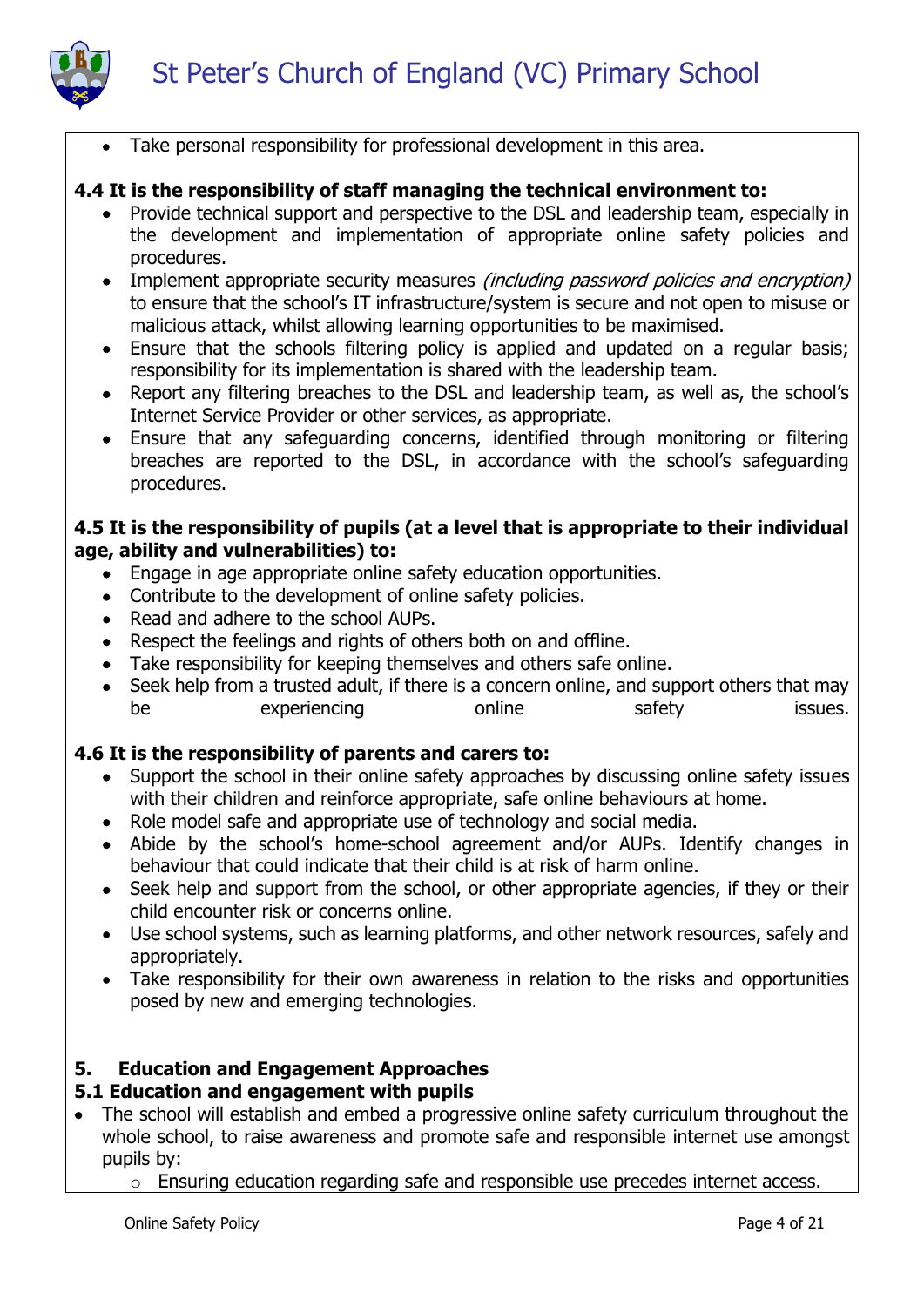

- o Including online safety in the PSHE, Relationship Education and Computing programmes of study, covering use both at home school and home.
- o Reinforcing online safety messages whenever technology or the internet is in use.
- $\circ$  Educating pupils in the effective use of the internet to research; including the skills of knowledge location, retrieval and evaluation.
- o Teaching pupils to be critically aware of the materials they read and shown how to validate information before accepting its accuracy.
- The school will support pupils to read and understand the AUP in a way which suits their age and ability by:
	- o Displaying acceptable use posters in all rooms with internet access.
	- o Informing pupils that network and internet use will be monitored for safety and security purposes and in accordance with legislation.
	- $\circ$  Rewarding positive use of technology by pupils.
	- $\circ$  Providing online safety education and training as part of the transition programme across the key stages and when moving between establishments.
	- o Seeking pupil voice when writing and developing school online safety policies and practices, including curriculum development and implementation.
	- o Using support, such as external visitors, where appropriate, to complement and support the schools internal online safety education approaches.

## **5.1.1 Vulnerable Pupils**

- St Peter's Church of England Primary School is aware that some pupils are considered to be more vulnerable online due to a range of factors. This may include, but is not limited to children in care, children with Special Educational Needs and Disabilities (SEND) or mental health needs, children with English as an additional language (EAL) and children experiencing trauma or loss.
- St Peter's Church of England Primary School will ensure that differentiated and ability appropriate online safety education, access and support is provided to vulnerable pupils.
- St Peter's Church of England Primary School will seek input from specialist staff as appropriate, including the SENCO, Child in Care Lead.

## **5.2 Training and engagement with staff**

The school will:

- Provide and discuss the online safety policy with all members of staff as part of induction.
- Provide up-to-date and appropriate online safety training for all staff on a regular basis, with at least annual updates.
	- o This will cover the potential risks posed to pupils (Content, Contact and Conduct) as well as our professional practice expectations.
- Make staff aware that school systems are monitored and activity can be traced to individual users; staff will be reminded to behave professionally and in accordance with school's policies when accessing school systems and devices.
- Make staff aware that their online conduct out of school, including personal use of social media, could have an impact on their professional role and reputation within school.
- Highlight useful educational resources and tools which staff should use, according to the age and ability of the pupils.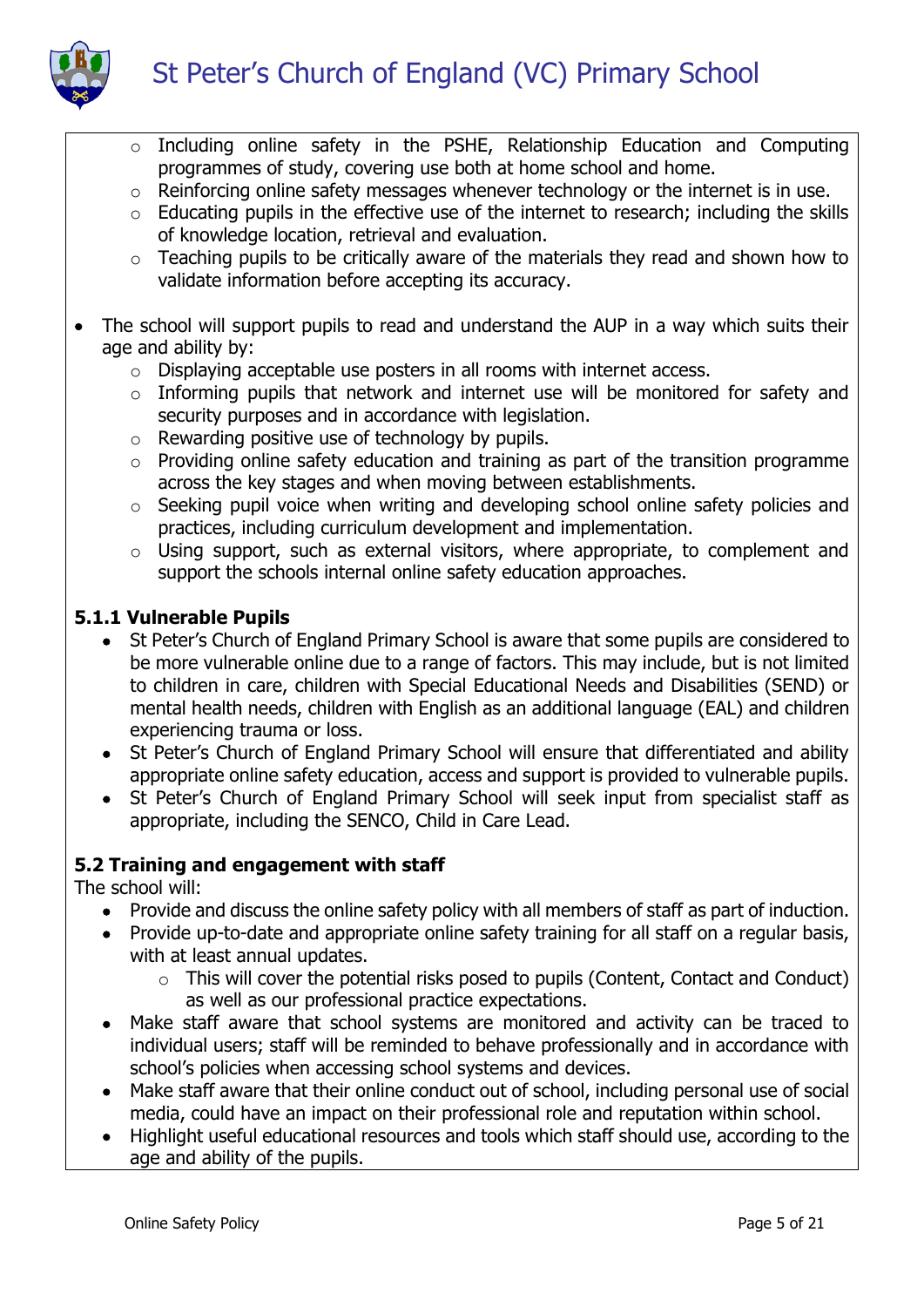



 Ensure all members of staff are aware of the procedures to follow regarding online safety concerns affecting pupils, colleagues or other members of the school community.

### **5.3 Awareness and engagement with parents and carers**

- St Peter's Church of England Primary School recognises that parents and carers have an essential role to play in enabling children to become safe and responsible users of the internet and associated technologies.
- The school will build a partnership approach to online safety with parents and carers by:
	- o Drawing their attention to the school online safety policy and expectations in newsletters, letters, our prospectus and on our website.
	- o Requesting that they read online safety information as part of joining our school, for example, within our home school agreement.

### **6. Reducing Online Risks**

- St Peter's Church of England Primary School recognises that the internet is a constantly changing environment with new apps, devices, websites and material emerging at a rapid pace. We will:
	- o Regularly review the methods used to identify, assess and minimise online risks.
	- o Examine emerging technologies for educational benefit and undertake appropriate risk assessments before use in school is permitted.
	- o Ensure that appropriate filtering and monitoring is in place and take all reasonable precautions to ensure that users can only access appropriate material.
	- o Due to the global and connected nature of the internet, it is not possible to guarantee that unsuitable material cannot be accessed via a school computer or device.
- All members of the school community are made aware of the school's expectations regarding safe and appropriate behaviour online and the importance of not posting any content, comments, images or videos which could cause harm, distress or offence to members of the community. This is clearly outlined in the school's AUP and highlighted through a variety of education and training approaches.

## **7. Safer Use of Technology**

### **7.1 Classroom Use**

- St Peter's Church of England Primary School uses a wide range of technology. This may include access to:
	- o Computers, laptops and other digital devices
	- o Internet which may include search engines and educational websites
	- o School learning platform/intranet
	- o Email
	- o Games consoles and other games-based technologies
	- $\circ$  Digital cameras, web cams and video cameras
- All school owned devices will be used in accordance with the school's AUP and with appropriate safety and security measures in place.
- Members of staff will always evaluate websites, tools and apps fully before use in the classroom or recommending for use at home.
- The school will ensure that the use of internet-derived materials, by staff and pupils, complies with copyright law and acknowledge the source of information.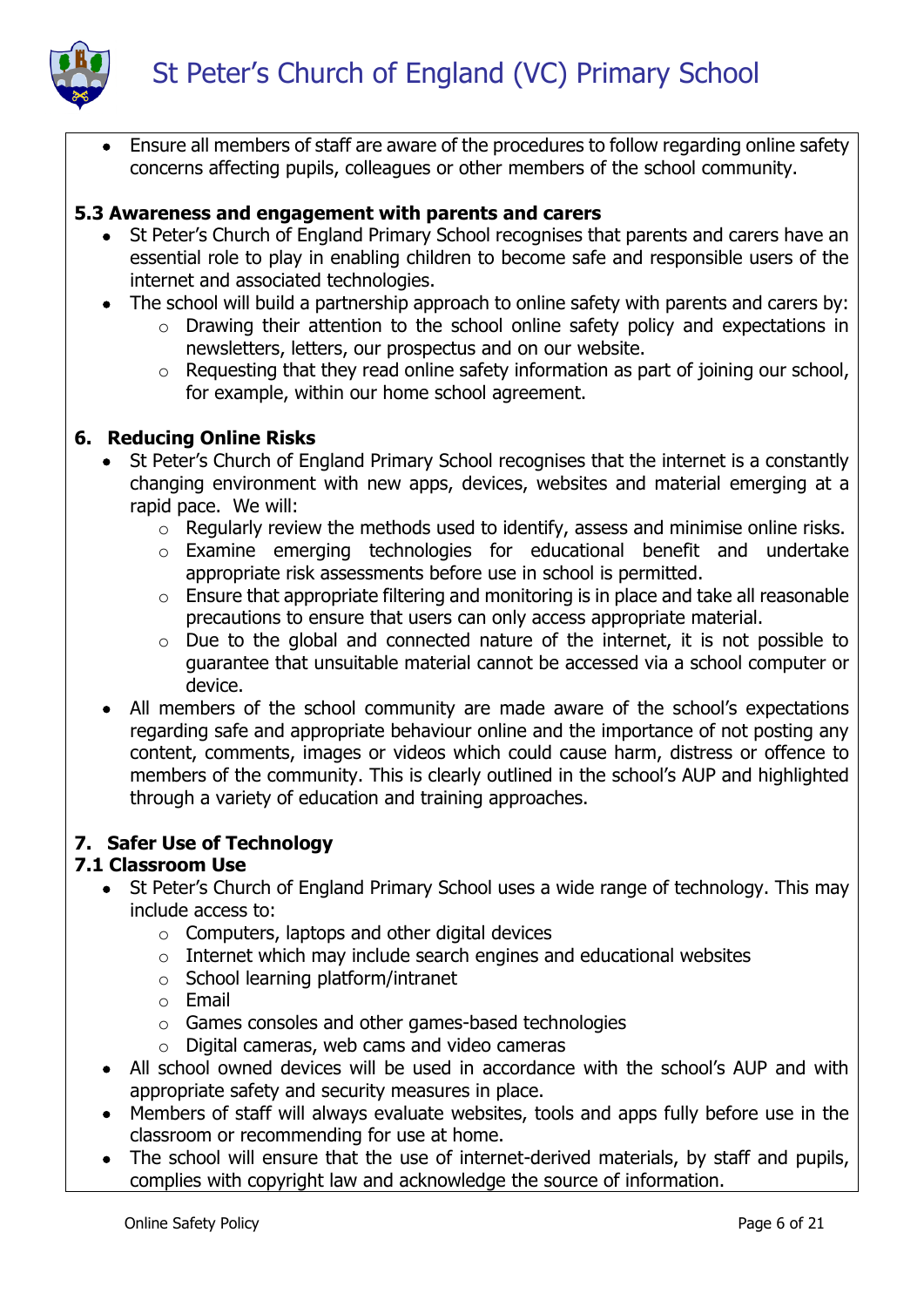

- Supervision of pupils will be appropriate to their age and ability.
	- o **Early Years Foundation Stage and Key Stage 1**
		- Pupils' access to the internet will be by adult demonstration, with occasional directly supervised access to specific and approved online materials, which supports the learning outcomes planned for the pupils' age and ability.
	- o **Key Stage 2** 
		- Pupils will use age-appropriate search engines and online tools.
		- Children will be directed by the teacher to online materials and resources which support the learning outcomes planned for the pupils' age and ability.

### **7.2 Managing Internet Access**

- The school maintains a written record of users who are granted access to the school's devices and systems. All children have been allocated a particular numbered laptop and ipad, which they use for each lesson. This allows us to track and identify any instances of misuse.
- All staff, pupils and visitors will read and sign an AUP before being given access to the school computer system, IT resources or internet.

### **7.3 Filtering and Monitoring**

**Note: A guide for education settings about establishing 'appropriate levels' of filtering and monitoring can be found at:** [https://www.saferinternet.org.uk/advice](https://www.saferinternet.org.uk/advice-centre/teachers-and-school-staff/appropriate-filtering-and-monitoring)[centre/teachers-and-school-staff/appropriate-filtering-and-monitoring](https://www.saferinternet.org.uk/advice-centre/teachers-and-school-staff/appropriate-filtering-and-monitoring)

### **7.3.1 Decision Making**

- St Peter's Church of England Primary School governors and leaders have ensured that the school has age and ability appropriate filtering and monitoring in place, to limit children's exposure to online risks.
- The governors and leaders are aware of the need to prevent "over blocking", as that may unreasonably restrict what children can be taught, with regards to online activities and safeguarding.
- The school's decision regarding filtering and monitoring has been informed by a risk assessment, taking into account our school's specific needs and circumstances.
- Changes to the filtering and monitoring approach will be risk assessed by staff with educational and technical experience and, where appropriate, with consent from the leadership team; all changes to the filtering policy are logged and recorded.
- The leadership team will ensure that regular checks are made to ensure that the filtering and monitoring methods are effective and appropriate.
- All members of staff are aware that they cannot rely on filtering and monitoring alone to safeguard pupils; effective classroom management and regular education about safe and responsible use is essential.

## **7.3.2 Filtering**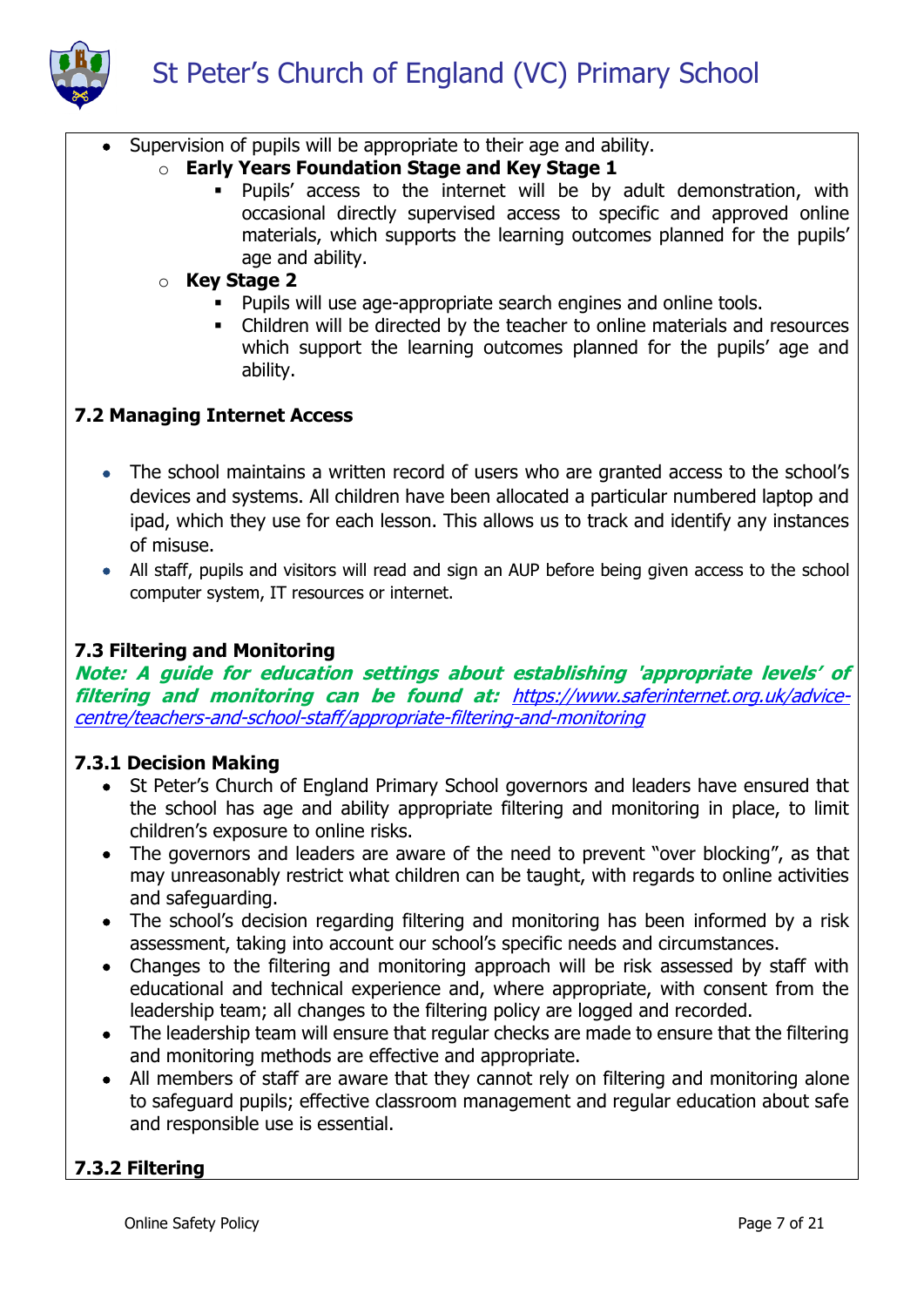

- The school uses educational broadband connectivity through EIS Schools Broadband
- The school uses Kent Public Service Network which blocks sites which can be categorised as: pornography, racial hatred, extremism, gaming and sites of an illegal nature..
	- o The school filtering system blocks all sites on the [Internet Watch Foundation](https://www.iwf.org.uk/) (IWF) list.
- The school works with Kent Public Service Network to ensure that our filtering policy is continually reviewed.

### Dealing with Filtering breaches

- The school has a clear procedure for reporting filtering breaches.
	- $\circ$  If pupils discover unsuitable sites, they will be required to tell member of staff immediately.
	- o The member of staff will report the concern (including the URL of the site if possible) to the Designated Safeguarding Lead and/or technical staff.
	- o The breach will be recorded and escalated as appropriate.
	- o Parents/carers will be informed of filtering breaches involving their child.
- Any material that the school believes is illegal will be reported immediately to the appropriate agencies, such as: IWF, Kent Police or CEOP.

## **7.3.4 Monitoring**

- The school will appropriately monitor internet use on all school owned or provided internet enabled devices. This is achieved through EIS Schools Broadband with reporting directly to the Headteacher.
- The school has a clear procedure for responding to concerns identified via monitoring approaches. e.g. DSL will respond in line with the child protection policy
- All users will be informed that use of school systems can be monitored and that all monitoring will be in line with data protection, human rights and privacy legislation.

## **7.4 Managing Personal Data Online**

 Personal data will be recorded, processed, transferred and made available online in accordance with GDPR 2018.

## **7.5 Security and Management of Information Systems**

- The school takes appropriate steps to ensure the security of our information systems, including:
	- o Virus protection being updated regularly.
	- o Encryption for personal data sent over the Internet or taken off site (such as via portable media storage) or access via appropriate secure remote access systems.
	- o Not using portable media without specific permission; portable media will be checked by an anti-virus /malware scan before use.
	- o Not downloading unapproved software to work devices or opening unfamiliar email attachments.
	- o Regularly checking files held on the school's network,
	- o The appropriate use of user logins and passwords to access the school network.
		- Specific user logins and passwords will be enforced for all but the youngest users.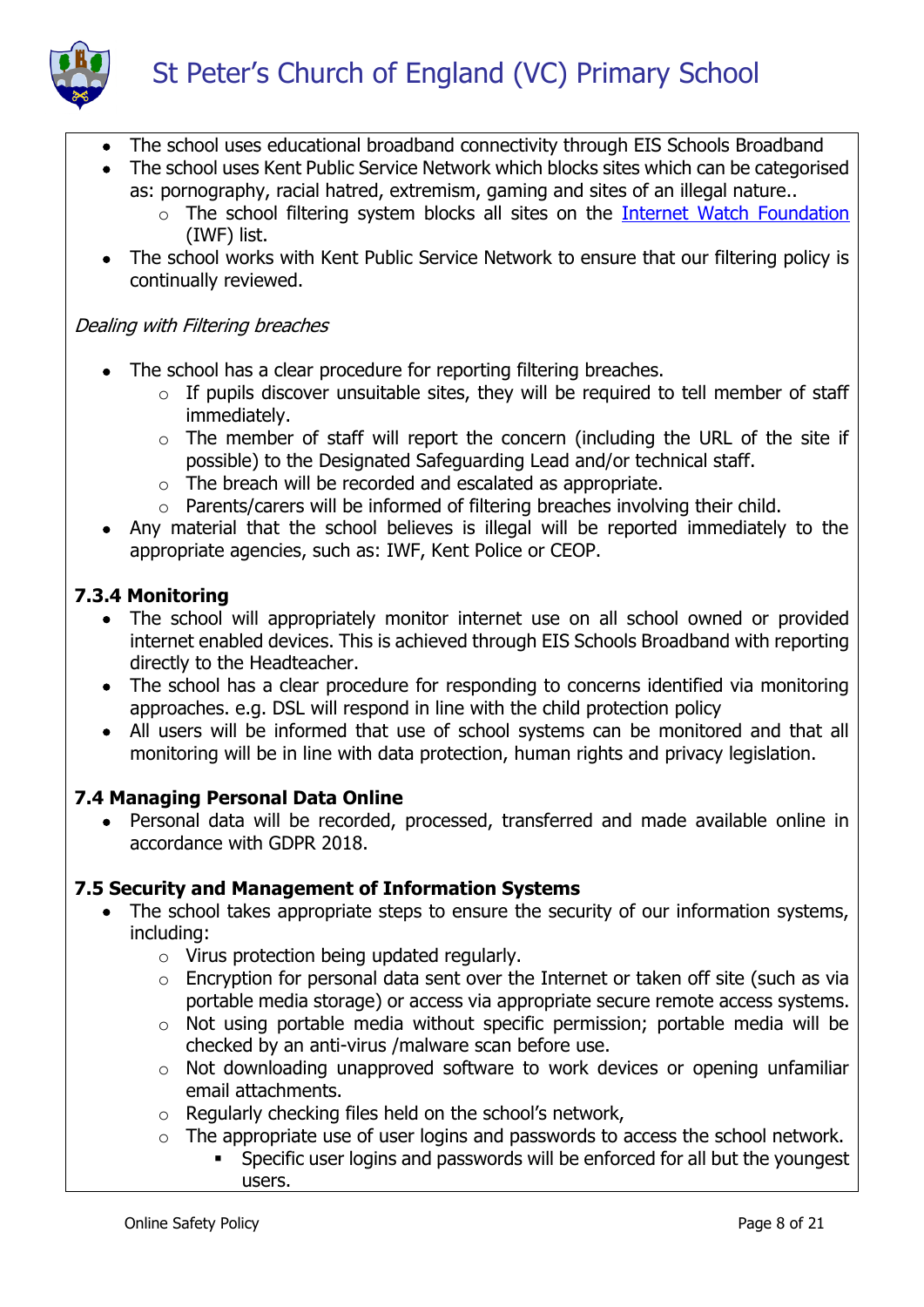

- o All users are expected to log off or lock their screens/devices if systems are unattended.
- o Further information about technical environment safety and security can be found within the Acceptable Use Policy.

## **7.5.1 Password policy**

 I will respect system security and will not disclose any password or security information. I will use a 'strong' password to access school systems. A strong password has numbers, letters and symbols, with 8 or more characters, does not contain a dictionary word and is only used on one system.

## **7.6 Managing the Safety of the School Website**

- The school will ensure that information posted on our website meets the requirements as identified by the Department for Education (DfE).
- The school will ensure that our website complies with quidelines for publications including: accessibility; data protection; respect for intellectual property rights; privacy policies and copyright.
- Staff or pupils' personal information will not be published on our website; the contact details on the website will be the school address, email and telephone number.
- The administrator account for the school website will be secured with an appropriately strong password.
- The school will post appropriate information about safeguarding, including online safety, on the school website for members of the community.

## **7.7 Publishing Images and Videos Online**

• The school will ensure that all images and videos shared online are used in accordance with the associated polices, including (but not limited to): the Image use policy, Data security, AUPs, Codes of conduct, Social media and Use of personal devices and mobile phones.

### **7.8 Managing Email**

- Access to school email systems will always take place in accordance with Data protection legislation and in line with other school policies, including: Confidentiality, AUPs and Code of conduct.
	- o The forwarding of any chain messages/emails is not permitted. Spam or junk mail will be blocked and reported to the email provider.
	- o Any electronic communication which contains sensitive or personal information will only be sent using secure and encrypted email.
	- o School email addresses and other official contact details will not be used for setting up personal social media accounts.
- Members of the school community will immediately tell the DSL, Headteacher or Chair of Governors if they receive offensive communication, and this will be recorded in the school safeguarding files/records.

## **7.8.1 Staff**

• The use of personal email addresses by staff for any official school business is not permitted.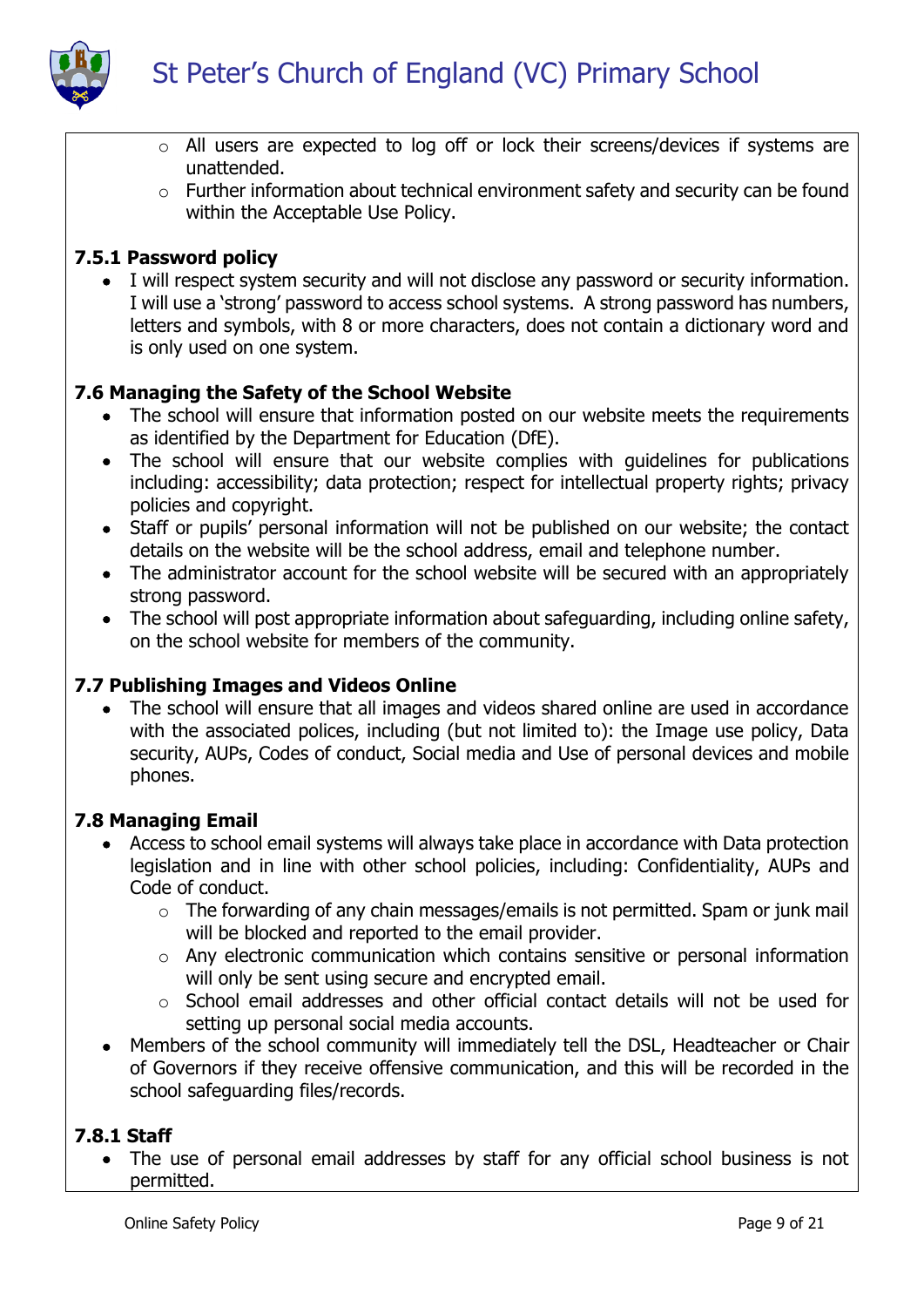

- o All members of staff are provided with a specific school email address, to use for all official communication.
- Members of staff are encouraged to have an appropriate work life balance when responding to email, especially if communication is taking place between staff and pupils and parents.

## **7.8.2 Pupils**

- Pupils will use school provided email accounts for educational purposes.
- Parents will sign an AUP.
- Pupils will receive education regarding safe and appropriate email etiquette before access is permitted.
- Whole-class or group email addresses may be used for communication outside of the school (**in early years, infant and primary schools**).

## **7.10 Management of Learning Platforms**

- St Peter's Church of England Primary School uses a number of official learning platforms (Times Tables Rockstars, Singup, Purple Mash).
- Leaders and staff will regularly monitor the usage of the Learning Platform (LP) in all areas, in particular, message and communication tools and publishing facilities.
- Only current members of staff, pupils and parents will have access to the LP.
- When staff and/or pupils' leave the school, their account or rights to specific school areas will be disabled or transferred to their new establishment.
- Pupils and staff will be advised about acceptable conduct and use when using the LP.
- All users will be mindful of copyright and will only upload appropriate content onto the LP.
- Any concerns about content on the LP will be recorded and dealt with in the following ways:
	- o The user will be asked to remove any material deemed to be inappropriate or offensive.
		- $\circ$  If the user does not comply, the material will be removed by the site administrator.
		- o Access to the LP for the user may be suspended.
		- o The user will need to discuss the issues with a member of leadership before reinstatement. e) A pupil's parent/carer may be informed.
		- $\circ$  If the content is considered to be illegal, then the school will respond in line with existing child protection procedures.
- Pupils may require editorial approval from a member of staff. This may be given to the pupil to fulfil a specific aim and may have a limited time frame.
- A visitor may be invited onto the LP by a member of the leadership; in this instance, there may be an agreed focus or a limited time slot.

# **7.11 Management of Applications (apps) used to Record Children's Progress**

- The school uses SIMS Assessment Manager to track pupils progress and share appropriate information with parents and carers.
- The headteacher is ultimately responsible for the security of any data or images held of children. As such, they will ensure that the use of tracking systems is appropriately risk assessed prior to use, and that they are used in accordance with data protection **legislation**
- In order to safeguard pupils data: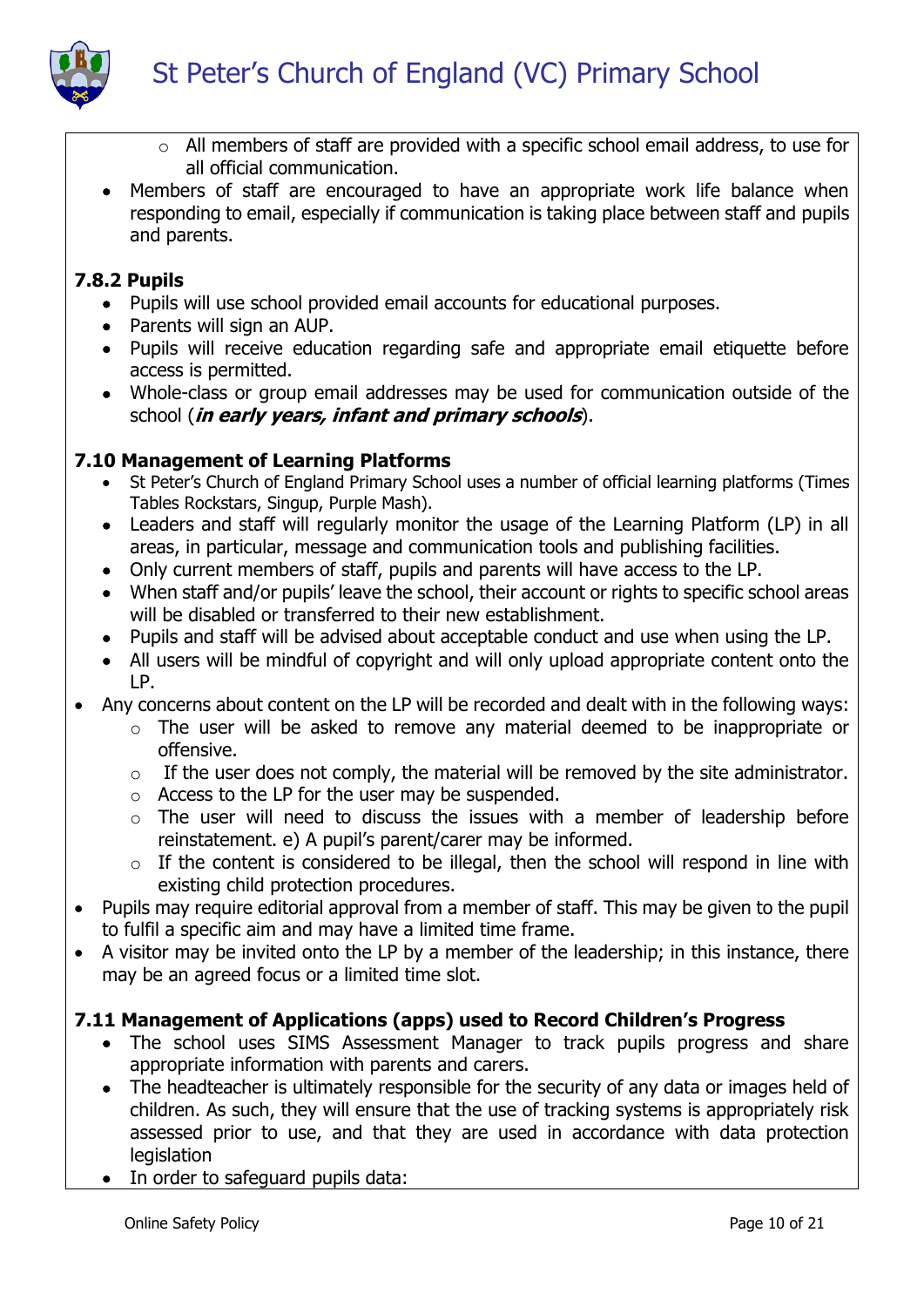

- o Only school issued devices will be used for apps that record and store children's personal details, attainment or photographs.
- o Personal staff mobile phones or devices will not be used to access or upload content to any apps which record and store children's personal details, attainment or images.
- o School devices will be appropriately encrypted if taken off site, to reduce the risk of a data security breach, in the event of loss or theft.
- o All users will be advised regarding safety measures, such as using strong passwords and logging out of systems.
- o Parents and carers will be informed of the expectations regarding safe and appropriate use, prior to being given access; for example, not sharing passwords or images.

# **8. Social Media**

# **8.1 Expectations**

- The expectations' regarding safe and responsible use of social media applies to all members of St Peter's Church of England Primary School community.
- The term social media may include (but is not limited to): blogs; wikis; social networking sites; forums; bulletin boards; online gaming; apps; video/photo sharing sites; chatrooms and instant messenger.
- All members of St Peter's Church of England Primary School community are expected to engage in social media in a positive, safe and responsible manner, at all times.
	- o All members of St Peter's Church of England Primary School community are advised not to publish specific and detailed private thoughts, concerns, pictures or messages on any social media services, especially content that may be considered threatening, hurtful or defamatory to others.
- The school will control pupil and staff access to social media whilst using school provided devices and systems on site.
	- o The use of social media during school hours for personal use **is not** permitted and use of social media during school/work hours or whilst using school devices may result in disciplinary or legal action and/or removal of internet facilities. Inappropriate use of social media during school hours or on school devices will result in disciplinary or legal action.
- Concerns regarding the online conduct of any member of St Peter's Church of England Primary School community on social media, should be reported to the school and will be managed in accordance with our Anti-bullying, Allegations against staff, Behaviour and Child protection policies.

# **8.2 Staff Personal Use of Social Media**

- The safe and responsible use of social networking, social media and personal publishing sites will be discussed with all members of staff as part of staff induction and will be revisited and communicated via regular staff training opportunities.
- Safe and professional behaviour will be outlined for all members of staff (including volunteers) as part of the school Code of conduct within the AUP.

Reputation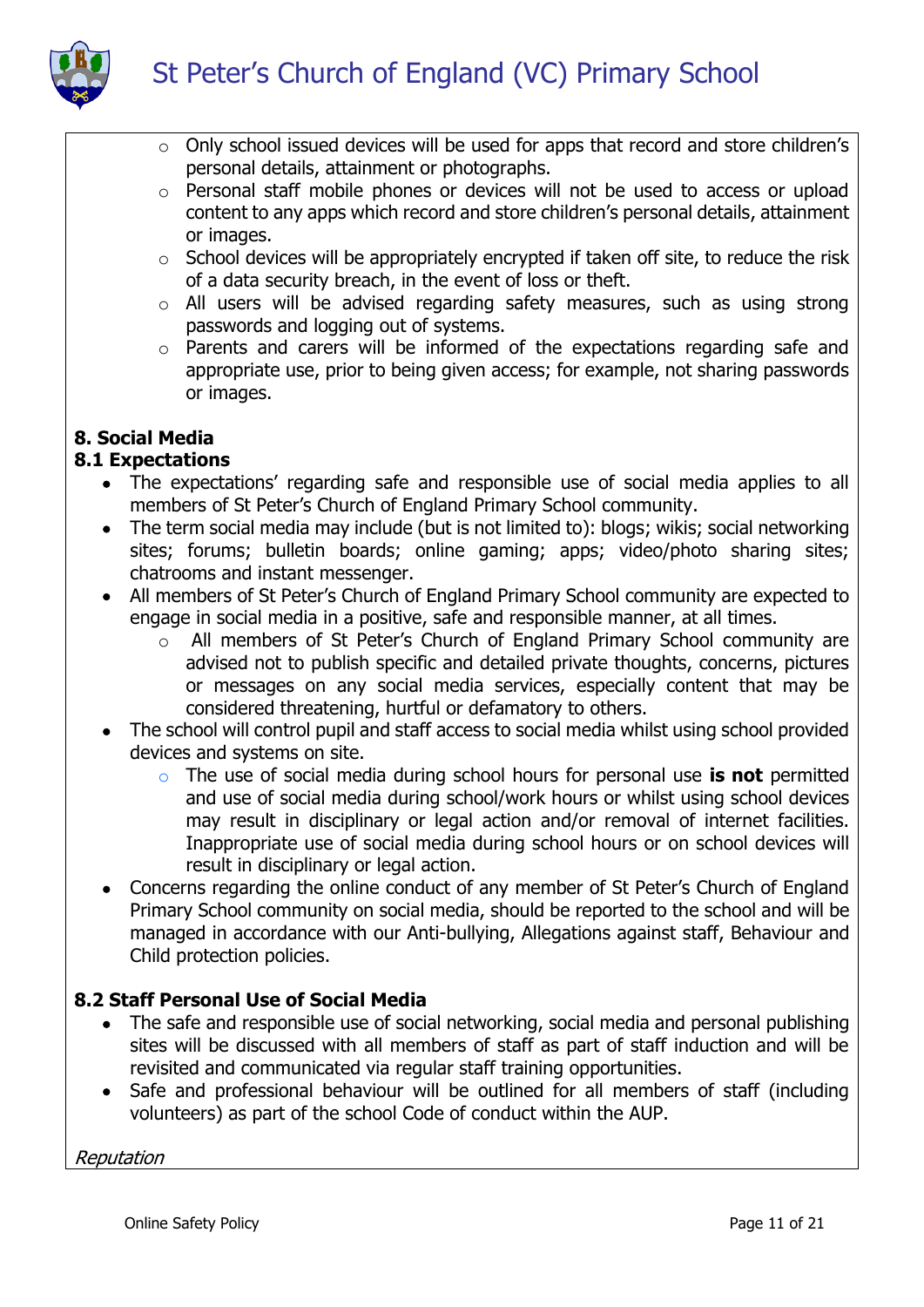St Peter's Church of England (VC) Primary School



- All members of staff are advised that their online conduct on social media can have an impact on their role and reputation within school. Civil, legal or disciplinary action may be taken if they are found to bring the profession or institution into disrepute, or if something is felt to have undermined confidence in their professional abilities.
- All members of staff are advised to safeguard themselves and their privacy when using social media sites. Advice will be provided to staff via staff training and by sharing appropriate guidance and resources on a regular basis. This will include (but is not limited to):
	- o Setting the privacy levels of their personal sites as strictly as they can.
	- o Being aware of location sharing services.
	- o Opting out of public listings on social networking sites.
	- $\circ$  Logging out of accounts after use.
	- o Keeping passwords safe and confidential.
	- o Ensuring staff do not represent their personal views as that of the school.
- Members of staff are encouraged not to identify themselves as employees of St Peter's Church of England Primary School on their personal social networking accounts. This is to prevent information on these sites from being linked with the school and also to safeguard the privacy of staff members.
- All members of staff are encouraged to carefully consider the information, including text and images, they share and post online and to ensure that their social media use is compatible with their professional role and is in accordance with schools policies and the wider professional and legal framework.
	- o Information and content that staff members have access to as part of their employment, including photos and personal information about pupils and their family members or colleagues will not be shared or discussed on social media sites.
- Members of staff will notify the Leadership Team immediately if they consider that any content shared on social media sites conflicts with their role in the school.

## Communicating with pupils and parents and carers

- All members of staff are advised not to communicate with or add as 'friends' any current or past pupils or current or past pupils' family members via any personal social media sites, applications or profiles.
	- o Any pre-existing relationships or exceptions that may compromise this will be discussed with Designated Safeguarding Lead and/or the headteacher.
	- $\circ$  If ongoing contact with pupils is required once they have left the school roll, members of staff will be expected to use existing alumni networks or use official school provided communication tools.
- Staff will not use personal social media accounts to make contact with pupils or parents, nor should any contact be accepted, except in circumstance whereby prior approval has been given by the Headteacher.
- Any communication from pupils and parents received on personal social media accounts will be reported to the schools Designated Safeguarding Lead.

# **8.3 Pupils' Personal Use of Social Media**

• Safe and appropriate use of social media will be taught to pupils as part of an embedded and progressive education approach, via age appropriate sites and resources.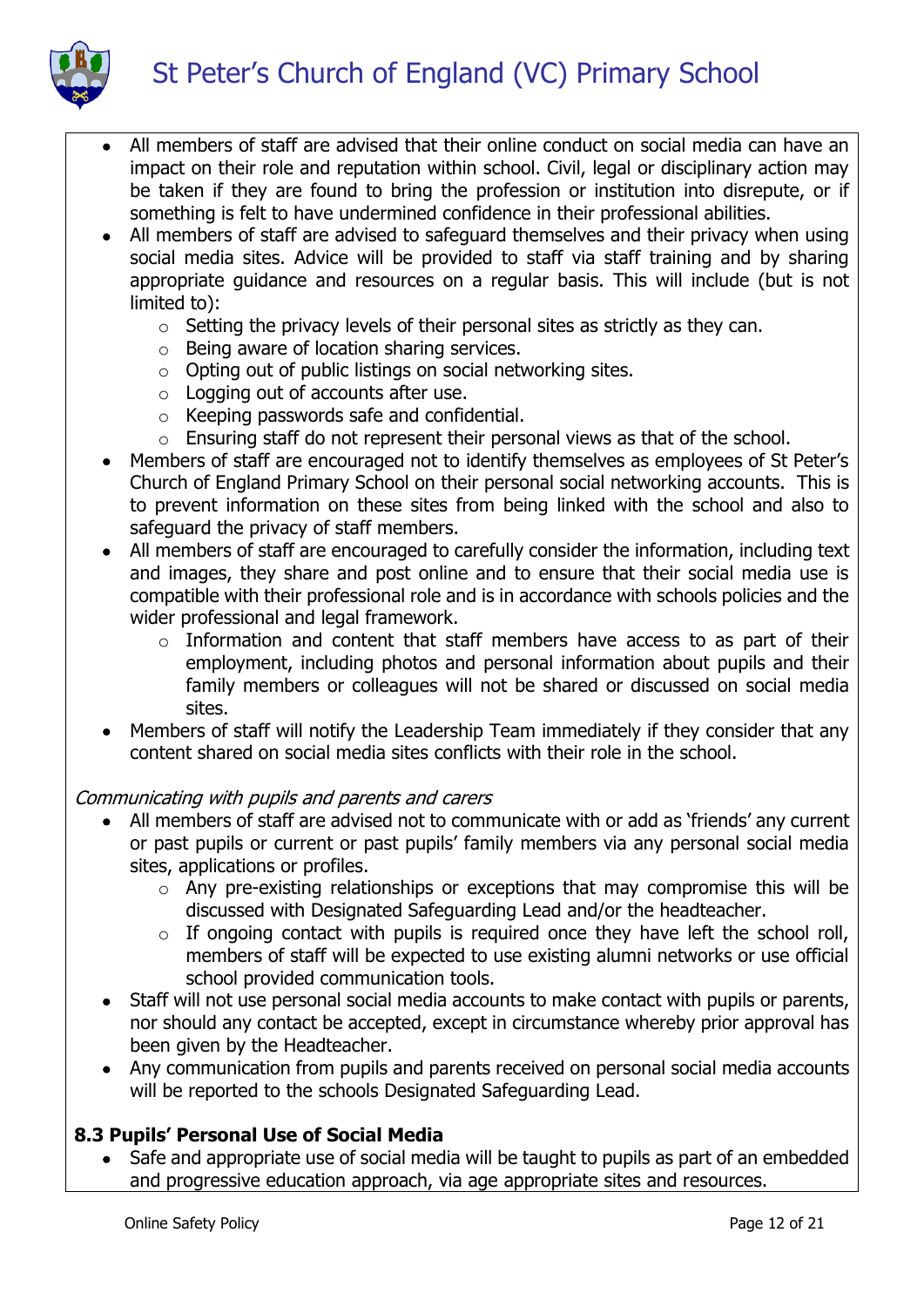St Peter's Church of England (VC) Primary School



- The school is aware that many popular social media sites state that they are not for children under the age of 13, therefore the school will not create accounts specifically for children under this age.
- Any concerns regarding pupils' use of social media, both at home and at school, will be dealt with in accordance with existing school policies including anti-bullying and behaviour. Concerns will also be raised with parents/carers as appropriate, particularly when concerning underage use of social media sites or tools.
- Pupils will be advised:
	- $\circ$  To consider the benefits and risks of sharing personal details on social media sites which could identify them and/or their location. Examples would include real/full name, address, mobile or landline phone numbers, school attended, other social media contact details, email addresses, full names of friends/family, specific interests and clubs.
	- $\circ$  To only approve and invite known friends on social media sites and to deny access to others by making profiles private/protected.
	- o Not to meet any online friends without a parent/carer or other responsible adult's permission and only when a trusted adult is present.
	- o To use safe passwords.
	- $\circ$  To use social media sites which are appropriate for their age and abilities.
	- o How to block and report unwanted communications and report concerns both within school and externally.

### **9. Use of Personal Devices and Mobile Phones**

• St Peter's Church of England Primary School recognises that personal communication through mobile technologies is an accepted part of everyday life for pupils, staff and parents/carers, but technologies need to be used safely and appropriately within school.

## **9.1 Expectations**

- All use of personal devices and mobile phones will take place in accordance with the law and other appropriate school policies, including, but not limited to: Anti-bullying, Behaviour and Child protection.
- Electronic devices of any kind that are brought onto site are the responsibility of the user at all times.
	- o All members of St Peter's Church of England Primary School community are advised to take steps to protect their mobile phones or devices from loss, theft or damage; the school accepts no responsibility for the loss, theft or damage of such items on school premises.
	- o All members of St Peter's Church of England Primary School community are advised to use passwords/pin numbers to ensure that unauthorised calls or actions cannot be made on their phones or devices; passwords and pin numbers should be kept confidential and mobile phones and personal devices should not be shared.
- Mobile phones and personal devices are not permitted to be used in specific areas within the school site such as changing rooms, toilets and swimming pools.
- The sending of abusive or inappropriate messages/ content via mobile phones or personal devices is forbidden by any member of the community; any breaches will be dealt with as part of our Behaviour policy.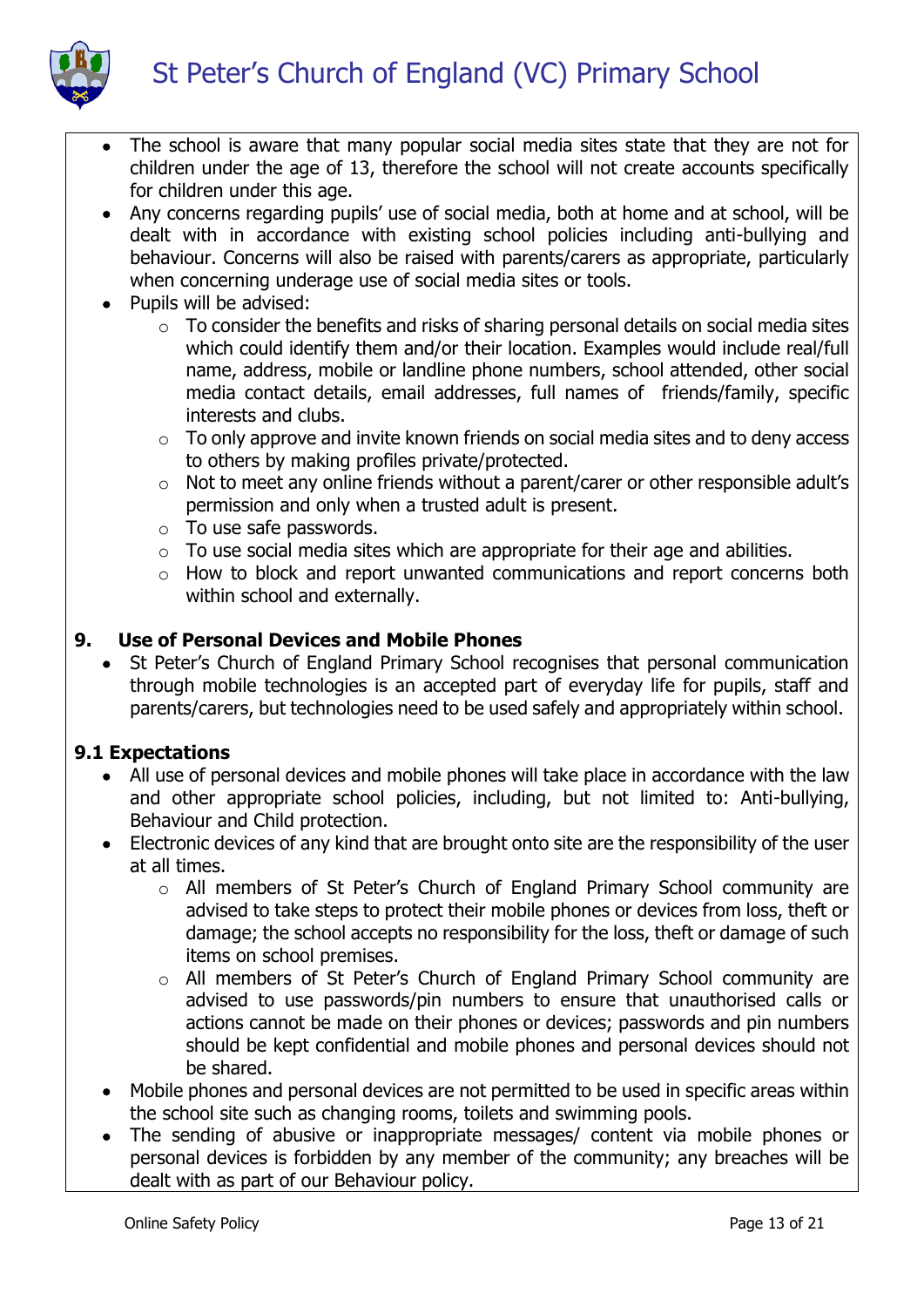

 All members of St Peter's Church of England Primary School community are advised to ensure that their mobile phones and personal devices do not contain any content which may be considered to be offensive, derogatory or would otherwise contravene the school Behaviour or Child protection policies.

### **9.2 Staff Use of Personal Devices, Mobile Phones and Other Internet Enabled Devices**

- Members of staff will ensure that use of personal phones and devices takes place in accordance with the law, as well as, relevant school policy and procedures, such as: Confidentiality, Child protection, Data security and Acceptable use.
- Staff will be advised to:
	- o Keep mobile phones and personal devices in a safe and secure place during lesson time
	- o Keep mobile phones and personal devices switched off or switched to 'silent' mode during lesson times.
	- o Ensure that Bluetooth or other forms of communication (such as 'airdrop') are hidden or disabled during lesson times.
	- o Not use personal devices during teaching periods, unless written permission has been given by the headteacher, such as in emergency circumstances.
	- $\circ$  Ensure that any content bought onto site via mobile phones and personal devices are compatible with their professional role and expectations.
- Members of staff are not permitted to use their own personal phones or devices for contacting pupils or parents and carers.
	- o Any pre-existing relationships, which could undermine this, will be discussed with the Designated Safeguarding Lead and/or Headteacher.
- Staff will not use personal devices, such as: mobile phones, tablets or cameras:
	- o To take photos or videos of pupils and will only use work-provided equipment for this purpose.
	- o Directly with pupils, and will only use work-provided equipment during lessons/educational activities.
- If a member of staff breaches the school policy, action will be taken in line with the school behaviour and allegations policy
	- $\circ$  If a member of staff is thought to have illegal content saved or stored on a mobile phone or personal device or have committed a criminal offence, the police will be contacted.

## **9.3 Pupils' Use of Personal Devices, Mobile Phones and Other Internet Enabled Devices**

- Pupils will be educated regarding the safe and appropriate use of personal devices and mobile phones and will be made aware of boundaries and consequences.
- St Peter's Church of England Primary School expects pupil's personal devices and mobile phones to be kept in the School Office securely during school hours.
- If a pupil needs to contact his/her parents or carers they will be allowed to use a school phone.
	- o Parents are advised to contact their child via the school office during school hours; exceptions may be permitted on a case-by-case basis, as approved by the headteacher.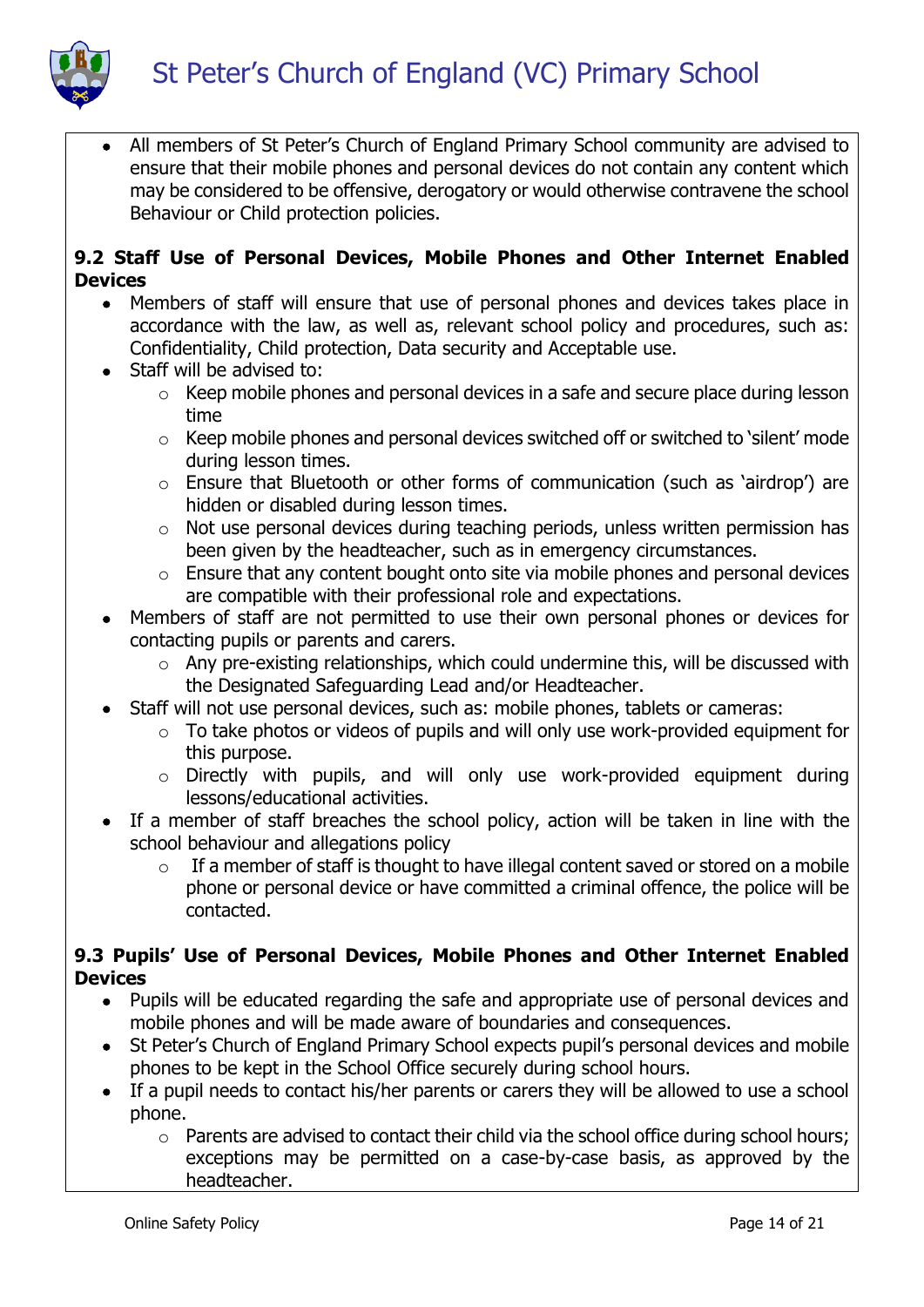

- Mobile phones or personal devices will not be used by pupils during lessons or formal school time unless as part of an approved and directed curriculum based activity with consent from a member of staff.
	- o The use of personal mobile phones or devices for a specific education purpose does not mean that blanket use is permitted.
	- $\circ$  If members of staff have an educational reason to allow children to use their mobile phones or personal devices as part of an educational activity, it will only take place when approved by the Leadership Team.
- Mobile phones and personal devices must not be taken into examinations.
	- o Pupils found in possession of a mobile phone or personal device during an exam will be reported to the appropriate examining body. This may result in the pupil's withdrawal from either that examination or all examinations.
- If a pupil breaches the school policy, the phone or device will be confiscated and will be held in a secure place.
	- o School staff may confiscate a pupil's mobile phone or device if they believe it is being used to contravene the school's Behaviour or Bullying policy, or could contain youth produced sexual imagery (sexting).
	- o Searches of mobile phone or personal devices will only be carried out in accordance with the school's policy. [www.gov.uk/government/publications/searching-screening-and-confiscation\)](http://www.gov.uk/government/publications/searching-screening-and-confiscation)
	- $\circ$  Pupils' mobile phones or devices may be searched by a member of the leadership team, with the consent of the pupil or a parent/ carer. Content may be deleted or requested to be deleted, if it contravenes school policies.
	- o Mobile phones and devices that have been confiscated will be released to parents or carers
	- $\circ$  If there is suspicion that material on a pupil's personal device or mobile phone may be illegal or may provide evidence relating to a criminal offence, the device will be handed over to the police for further investigation.

# **9.4 Visitors' Use of Personal Devices and Mobile Phones**

- Parents, carers and visitors (including volunteers and contractors) must use their mobile phones and personal devices in accordance with the school's Acceptable use policy and other associated policies, such as: Anti-bullying, Behaviour, Child protection and Image use.
- The school will ensure appropriate signage and information is displayed/ provided to inform parents, carers and visitors of expectations of use.
- Members of staff are expected to challenge visitors if they have concerns and will always inform the Designated Safeguarding Lead of any breaches of school policy.

# **9.5 Officially provided mobile phones and devices**

- Members of staff will be issued with a work phone number and email address, where contact with pupils or parents/ carers is required.
- School mobile phones and devices will be suitably protected via a passcode/password/pin and must only be accessed or used by members of staff.
- School mobile phones and devices will always be used in accordance with the Acceptable use policy and other relevant policies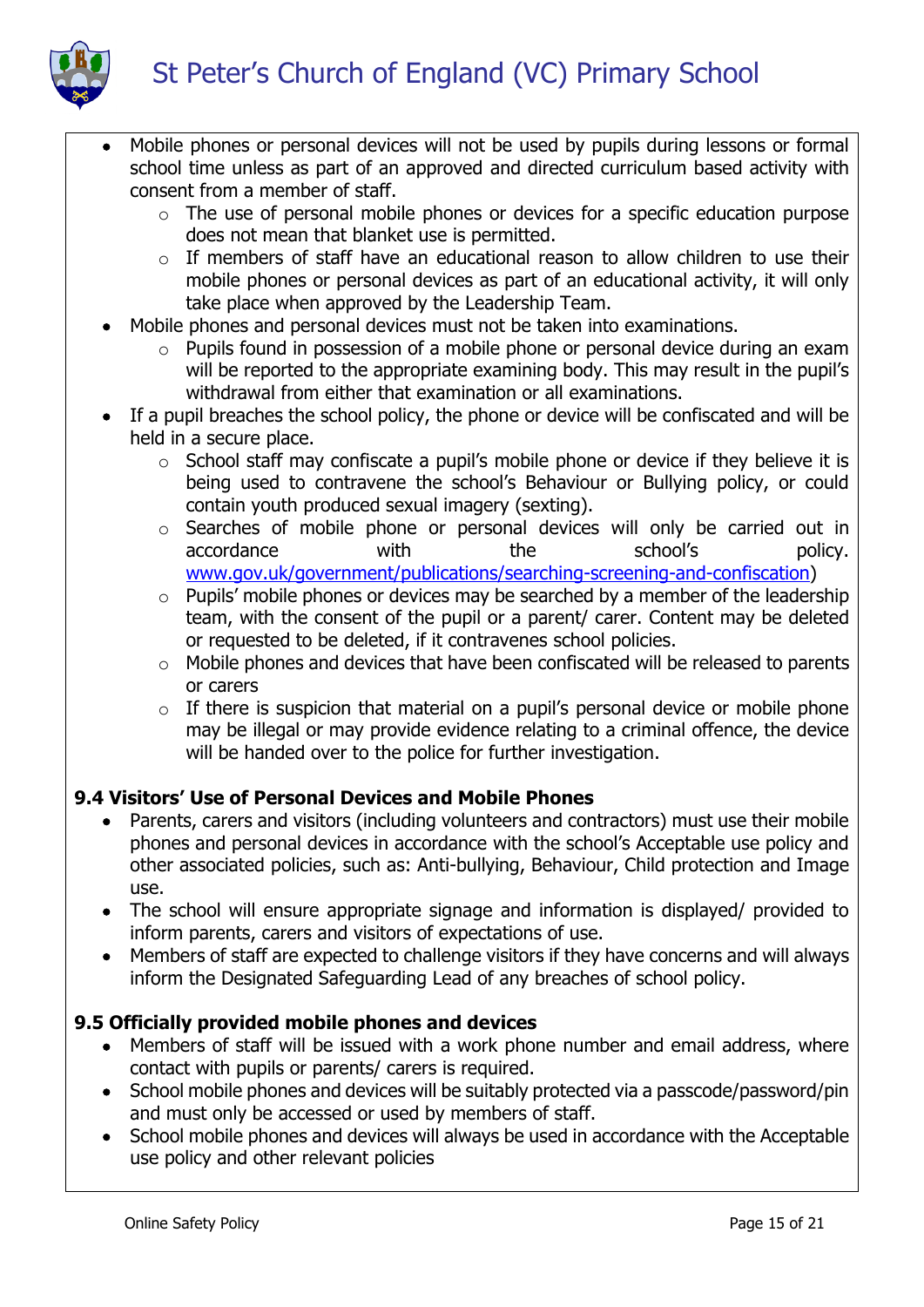

## **10. Responding to Online Safety Incidents and Concerns**

- All members of the school community will be made aware of the reporting procedure for online safety concerns, including: breaches of filtering, upskirting, youth produced sexual imagery (sexting), cyberbullying and illegal content.
- All members of the community must respect confidentiality and the need to follow the official school procedures for reporting concerns.
	- o Pupils, parents and staff will be informed of the school's complaints procedure and staff will be made aware of the whistleblowing procedure.
- The school requires staff, parents, carers and pupils to work in partnership to resolve online safety issues.
- After any investigations are completed, the school will debrief, identify lessons learnt and implement any policy or curriculum changes as required.
- If the school is unsure how to proceed with an incident or concern, the DSL will seek advice from the Education Safeguarding Team.
- Where there is suspicion that illegal activity has taken place, the school will contact the Education Safeguarding Team or Kent Police using 101, or 999 if there is immediate danger or risk of harm.
- If an incident or concern needs to be passed beyond the school community (for example if other local schools are involved or the public may be at risk), the school will speak with Kent Police and/or the Education Safeguarding Team first, to ensure that potential investigations are not compromised.

## **10.1 Concerns about Pupils Welfare**

- The DSL will be informed of any online safety incidents involving safeguarding or child protection concerns.
	- o The DSL will record these issues in line with the school's child protection policy.
- The DSL will ensure that online safety concerns are escalated and reported to relevant agencies in line with the Kent Safeguarding Children Board thresholds and procedures.
- The school will inform parents and carers of any incidents or concerns involving their child, as and when required.

## **10.2 Staff Misuse**

- Any complaint about staff misuse will be referred to the Headteacher, according to the Allegations policy.
- Any allegations regarding a member of staff's online conduct will be discussed with the LADO (Local Authority Designated Officer).
- Appropriate action will be taken in accordance with the Behaviour policy and Code of conduct.

# **11. Procedures for Responding to Specific Online Incidents or Concerns**

# **11.1 Youth Produced Sexual Imagery or "Sexting"**

- St Peter's Church of England Primary School recognises youth produced sexual imagery (known as "sexting") as a safeguarding issue; therefore all concerns will be reported to and dealt with by the Designated Safeguarding Lead.
- The school will follow the advice as set out in the non-statutory UKCCIS guidance: '[Sexting in schools and colleges: responding to incidents and safeguarding y](https://www.gov.uk/government/groups/uk-council-for-child-internet-safety-ukccis)oung people' and [KSCB](http://www.kscb.org.uk/guidance/online-safety) guidance: "Responding to youth produced sexual imagery".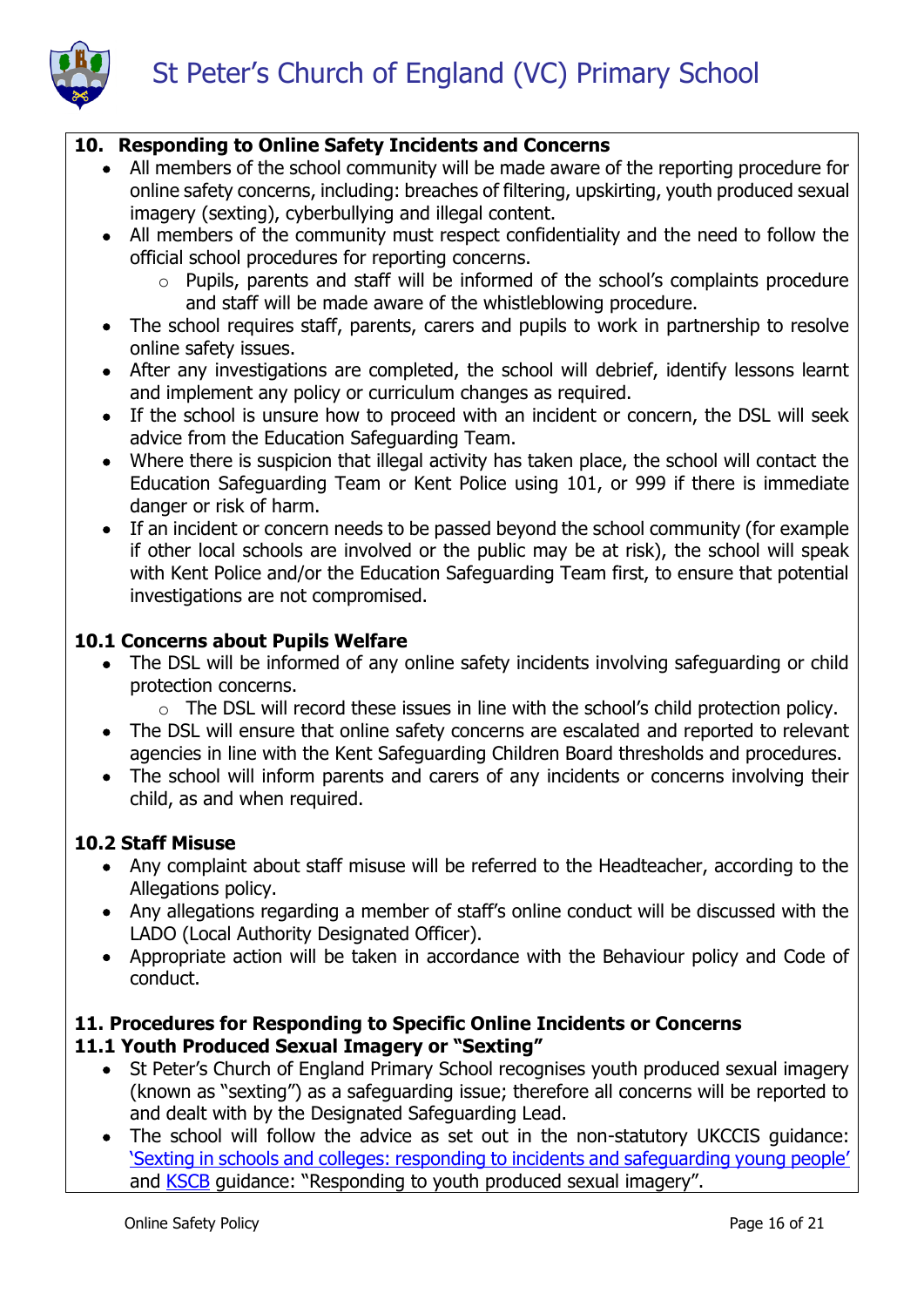

- St Peter's Church of England Primary School will ensure that all members of the community are made aware of the potential social, psychological and criminal consequences of 'sexting' by implementing preventative approaches, via a range of age and ability appropriate educational methods. (please refer to Child Protection Policy)
- The school will ensure that all members of the community are aware of sources of support regarding youth produced sexual imagery.

## **11.1.1 Dealing with 'Sexting'**

- If the school are made aware of an incident involving the creation or distribution of youth produced sexual imagery, the school will:
	- o Act in accordance with our Child protection and Safeguarding policies and the relevant Kent Safeguarding Child Board's procedures.
	- o Immediately notify the Designated Safeguarding Lead.
	- o Store the device securely.
		- If an indecent image has been taken or shared on the school network or devices, the school will take action to block access to all users and isolate the image.
	- o Carry out a risk assessment which considers any vulnerability of pupil(s) involved; including carrying out relevant checks with other agencies.
	- $\circ$  Inform parents and carers, if appropriate, about the incident and how it is being managed.
	- o Make a referral to Specialist Children's Services and/or the Police, as appropriate.
	- o Provide the necessary safeguards and support for pupils, such as offering counselling or pastoral support.
	- o Implement appropriate sanctions in accordance with the school's Behaviour policy, but taking care not to further traumatise victims where possible.
	- o Consider the deletion of images in accordance with the UKCCIS: '[Sexting in](https://www.gov.uk/government/groups/uk-council-for-child-internet-safety-ukccis)  [schools and colleges: responding to incidents and safeguarding young people'](https://www.gov.uk/government/groups/uk-council-for-child-internet-safety-ukccis) guidance.
		- Images will only be deleted once the school has confirmed that other agencies do not need to be involved; and are sure that to do so would not place a child at risk or compromise an investigation.
	- o Review the handling of any incidents to ensure that best practice was implemented; the leadership team will also review and update any management procedures, where necessary.
- The school will take action regarding youth produced sexual imagery, regardless of whether the incident took place on/off school premises, using school or personal equipment.
- The school will not:
	- o View any images suspected of being youth produced sexual imagery, unless there is no other possible option, or there is a clear need or reason to do so.
		- In this case, the image will only be viewed by the Designated Safeguarding Lead and their justification for viewing the image will be clearly documented.
	- $\circ$  Send, share, save or make copies of content suspected to be an indecent image of children (i.e. youth produced sexual imagery) and will not allow or request pupils to do so.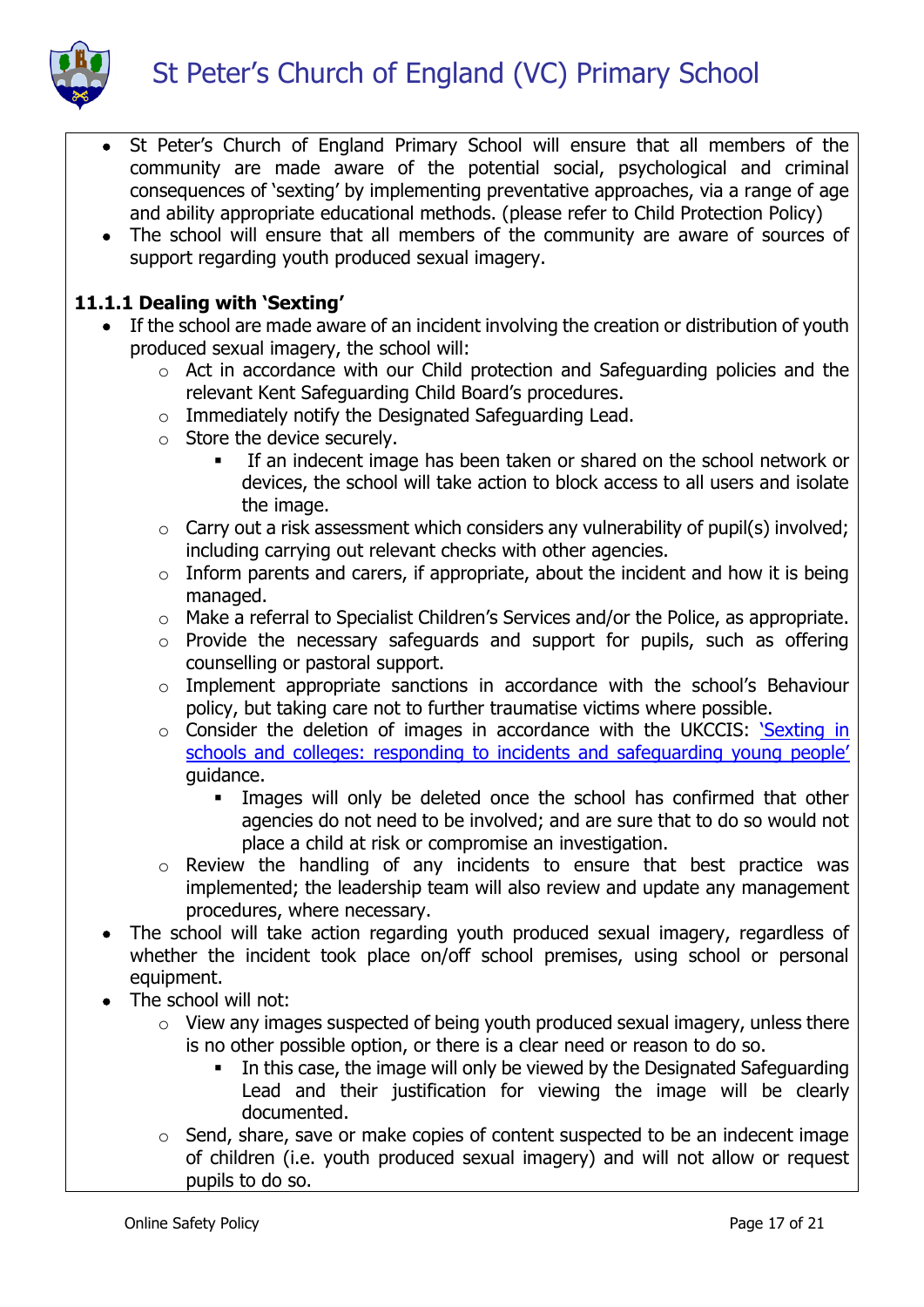



### **11.2 Online Child Sexual Abuse and Exploitation**

- St Peter's Church of England Primary School will ensure that all members of the community are aware of online child sexual abuse, including: exploitation and grooming; the consequences; possible approaches which may be employed by offenders to target children and how to respond to concerns.
- St Peter's Church of England Primary School recognises online child sexual abuse as a safeguarding issue and, as such, all concerns will be reported to and dealt with by the Designated Safeguarding Lead.
- The school will implement preventative approaches for online child sexual abuse via a range of age and ability appropriate education for pupils, staff and parents/carers.
- The school will ensure that all members of the community are aware of the support available regarding online child sexual abuse, both locally and nationally.
- The school will ensure that the 'Click CEOP' report button is visible and available to pupils and other members of the school community.

### **11.2. 1 Dealing with Online Child Sexual Abuse and Exploitation**

- If the school are made aware of incident involving online sexual abuse of a child, the school will:
	- o Act in accordance with the school's Child protection and Safeguarding policies and the relevant Kent Safeguarding Child Board's procedures.
	- o Immediately notify the Designated Safeguarding Lead.
	- o Store any devices involved securely.
	- $\circ$  Immediately inform Kent police via 101 (or 999 if a child is at immediate risk)
	- o Carry out a risk assessment which considers any vulnerabilities of pupil(s) involved (including carrying out relevant checks with other agencies).
	- $\circ$  Inform parents/carers about the incident and how it is being managed.
	- o Make a referral to Specialist Children's Services (if required/ appropriate).
	- o Provide the necessary safeguards and support for pupils, such as, offering counselling or pastoral support.
	- o Review the handling of any incidents to ensure that best practice is implemented; school leadership team will review and update any management procedures, where necessary.
- The school will take action regarding online child sexual abuse, regardless of whether the incident took place on/off school premises, using school or personal equipment.
	- o Where possible pupils will be involved in decision making and if appropriate, will be empowered to report concerns such as via the Click CEOP report : [www.ceop.police.uk/safety-centre/](http://www.ceop.police.uk/safety-centre/)
- If the school is unclear whether a criminal offence has been committed, the Designated Safeguarding Lead will obtain advice immediately through the Education Safeguarding Team and/or Kent Police.
- If the school is made aware of intelligence or information which may relate to child sexual exploitation (on or offline), it will be passed through to the Child Sexual [Exploitation Team](https://www.kent.police.uk/childabuse/) (CSET) by the Designated Safeguarding Lead.
- If pupils at other schools are believed to have been targeted, the school will seek support from Kent Police and/or the Education Safeguarding Team first to ensure that potential investigations are not compromised.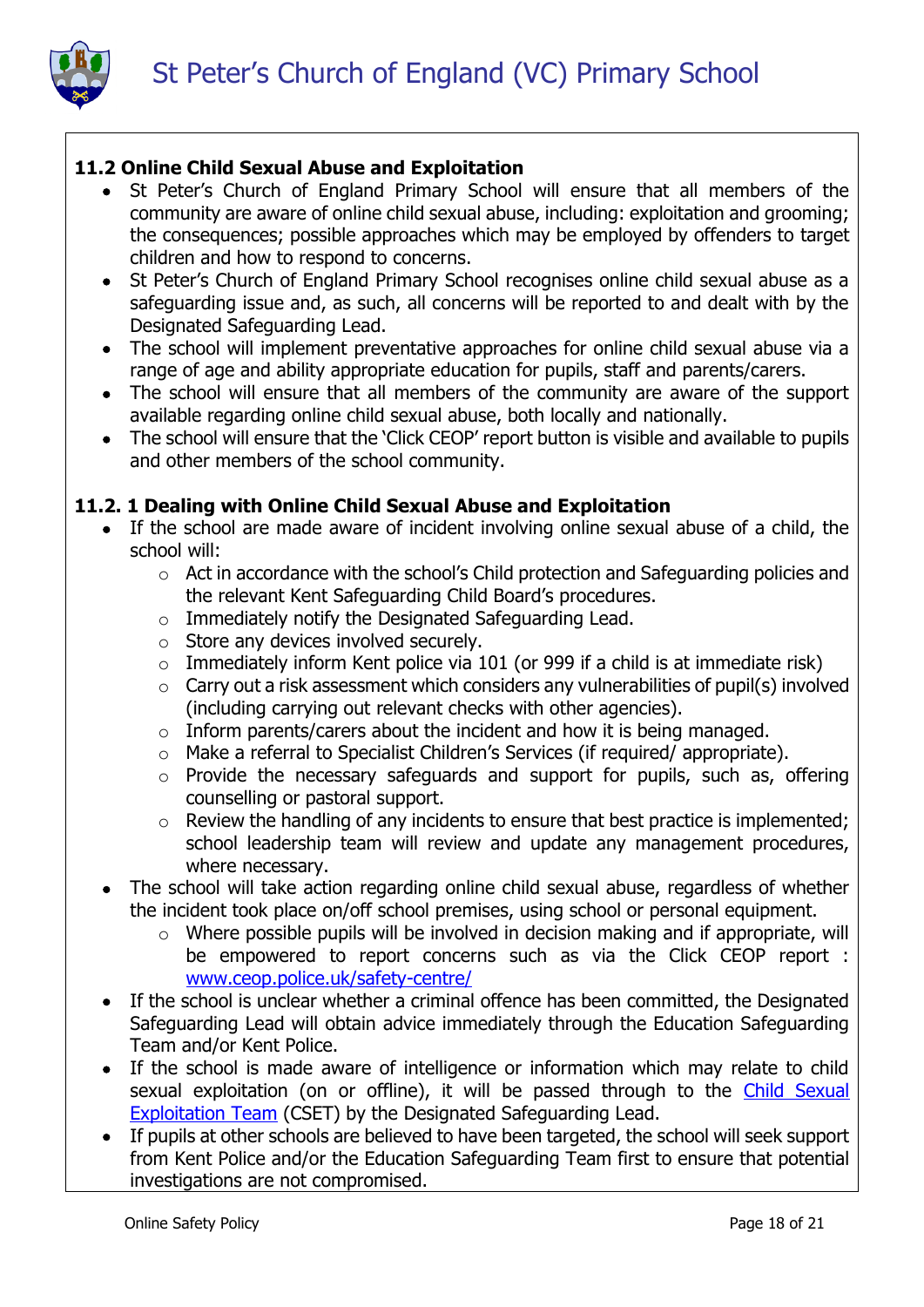

## **11.3 Indecent Images of Children (IIOC)**

- St Peter's Church of England Primary School will ensure that all members of the community are made aware of the possible consequences of accessing Indecent Images of Children (IIOC).
- The school will take action regarding IIOC on school equipment and/or personal equipment, even if access took place off site.
- The school will take action to prevent accidental access to IIOC by using an internet Service provider (ISP) which subscribes to the Internet Watch Foundation block list and by implementing appropriate filtering, firewalls and anti-spam software.
- If the school is unclear if a criminal offence has been committed, the Designated Safeguarding Lead will obtain advice immediately through Kent Police and/or the Education Safeguarding Team.
- If made aware of IIOC, the school will:
	- o Act in accordance with the schools child protection and safeguarding policy and the relevant Kent Safeguarding Child Boards procedures.
	- o Immediately notify the school Designated Safeguard Lead.
	- o Store any devices involved securely.
	- $\circ$  Immediately inform appropriate organisations, such as the Internet Watch Foundation (IWF), Kent police or the LADO.
- If made aware that a member of staff or a pupil has been inadvertently exposed to indecent images of children whilst using the internet, the school will:
	- o Ensure that the Designated Safeguard Lead is informed.
	- o Ensure that the URLs (webpage addresses) which contain the suspect images are reported to the Internet Watch Foundation via [www.iwf.org.uk](https://www.iwf.org.uk/) .
	- o Ensure that any copies that exist of the image, for example in emails, are deleted.
	- o Report concerns, as appropriate to parents and carers.
- If made aware that indecent images of children have been found on the school devices, the school will:
	- o Ensure that the Designated Safeguard Lead is informed.
	- o Ensure that the URLs (webpage addresses) which contain the suspect images are reported to the Internet Watch Foundation via [www.iwf.org.uk](https://www.iwf.org.uk/) .
	- o Ensure that any copies that exist of the image, for example in emails, are deleted.
	- $\circ$  Inform the police via 101 (999 if there is an immediate risk of harm) and children's social services (as appropriate).
	- o Only store copies of images (securely, where no one else has access to them and delete all other copies) at the request of the police only.
	- o Report concerns, as appropriate to parents and carers.
- If made aware that a member of staff is in possession of indecent images of children on school devices, the school will:
	- $\circ$  Ensure that the headteacher is informed.
	- o Inform the Local Authority Designated Officer (LADO) and other relevant organisations in accordance with the schools managing allegations policy.
	- o Quarantine any devices until police advice has been sought.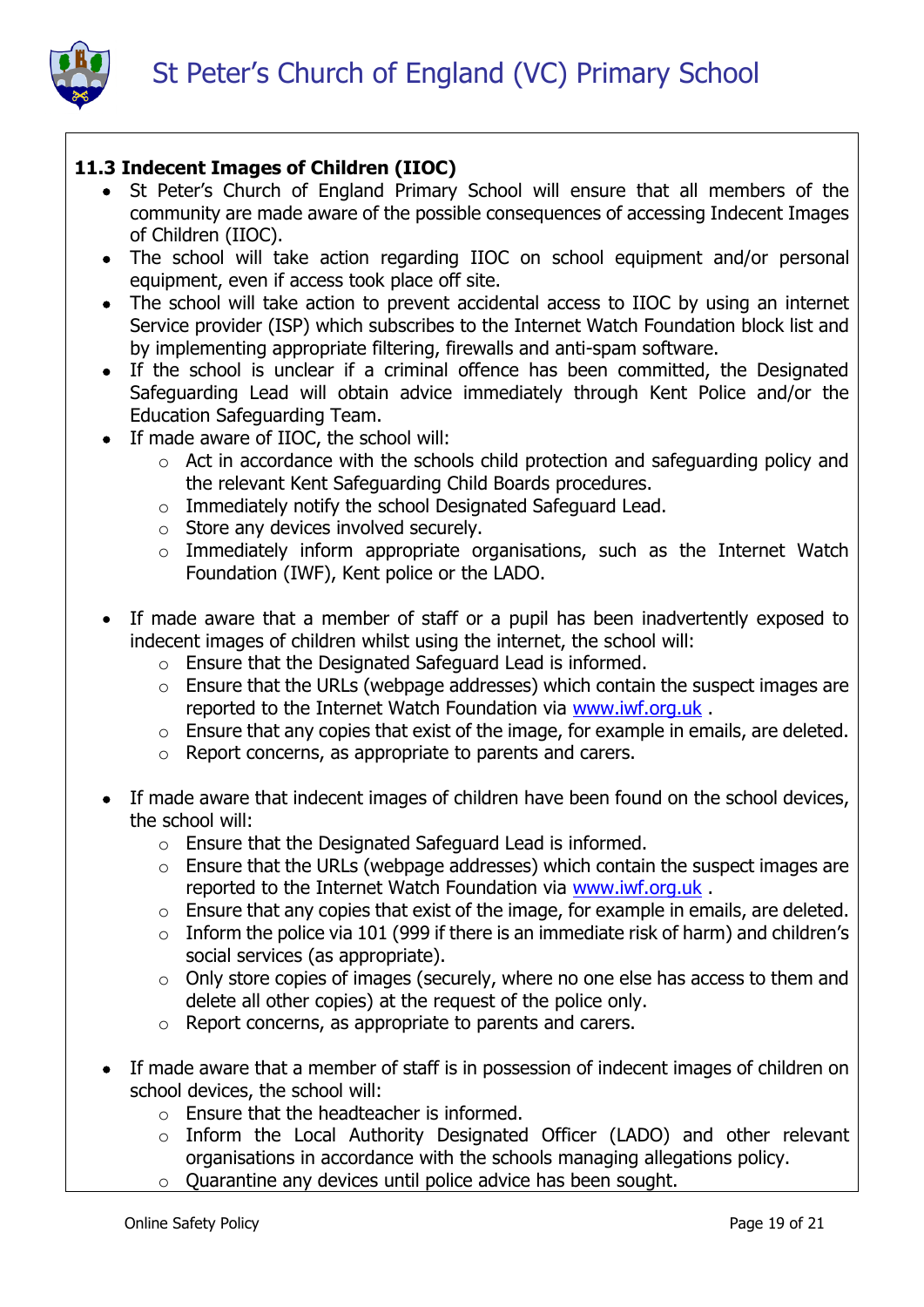

# **11.4 Cyberbullying**

- Cyberbullying, along with all other forms of bullying, will not be tolerated at St Peter's Church of England Primary School.
- Full details of how the school will respond to cyberbullying are set out in the Anti-bullying policy.

## **11.5 Online Hate**

- Online hate content, directed towards or posted by, specific members of the community will not be tolerated at St Peter's Church of England Primary School and will be responded to in line with existing school policies, including Anti-bullying and Behaviour.
- All members of the community will be advised to report online hate in accordance with relevant school policies and procedures.
- The Police will be contacted if a criminal offence is suspected.
- If the school is unclear on how to respond, or whether a criminal offence has been committed, the Designated Safeguarding Lead will obtain advice through the Education Safeguarding Team and/or Kent Police.

## **11.6 Online Radicalisation and Extremism**

- The school will take all reasonable precautions to ensure that children are safe from terrorist and extremist material when accessing the internet in school.
- If the school is concerned that a child or parent/carer may be at risk of radicalisation online, the Designated Safeguarding Lead will be informed immediately and action will be taken in line with the Child protection policy.
- If the school is concerned that member of staff may be at risk of radicalisation online, the Headteacher will be informed immediately and action will be taken in line with the Child protection and Allegations policies.

### **12. Useful Links for Educational Settings Kent Support and Guidance**

## **Kent County Council Education Safeguarding Team**:

- Rebecca Avery, Education Safeguarding Adviser (Online Protection)
- Ashley Assiter, e-Safety Development Officer
	- o [esafetyofficer@kent.gov.uk](mailto:esafetyofficer@kent.gov.uk) Tel: 03000 415797
- Guidance for Educational Settings:
	- o [www.kelsi.org.uk/support-for-children-and-young-people/child-protection-and](http://www.kelsi.org.uk/support-for-children-and-young-people/child-protection-and-safeguarding)[safeguarding](http://www.kelsi.org.uk/support-for-children-and-young-people/child-protection-and-safeguarding)
	- o [www.kelsi.org.uk/child-protection-and-safeguarding/e-safety/e-safety-classroom](http://www.kelsi.org.uk/child-protection-and-safeguarding/e-safety/e-safety-classroom-materials)[materials](http://www.kelsi.org.uk/child-protection-and-safeguarding/e-safety/e-safety-classroom-materials)
	- o [www.kelsi.org.uk/child-protection-and-safeguarding/e-safety/e-safety-useful-links](http://www.kelsi.org.uk/child-protection-and-safeguarding/e-safety/e-safety-useful-links)
	- o Kent e–Safety Blog: [www.kentesafety.wordpress.com](http://www.kentesafety.wordpress.com/)

## **KSCB:**

[www.kscb.org.uk](http://www.kscb.org.uk/)

# **Kent Police:**

[www.kent.police.uk](http://www.kent.police.uk/) or [www.kent.police.uk/internetsafety](http://www.kent.police.uk/internetsafety)